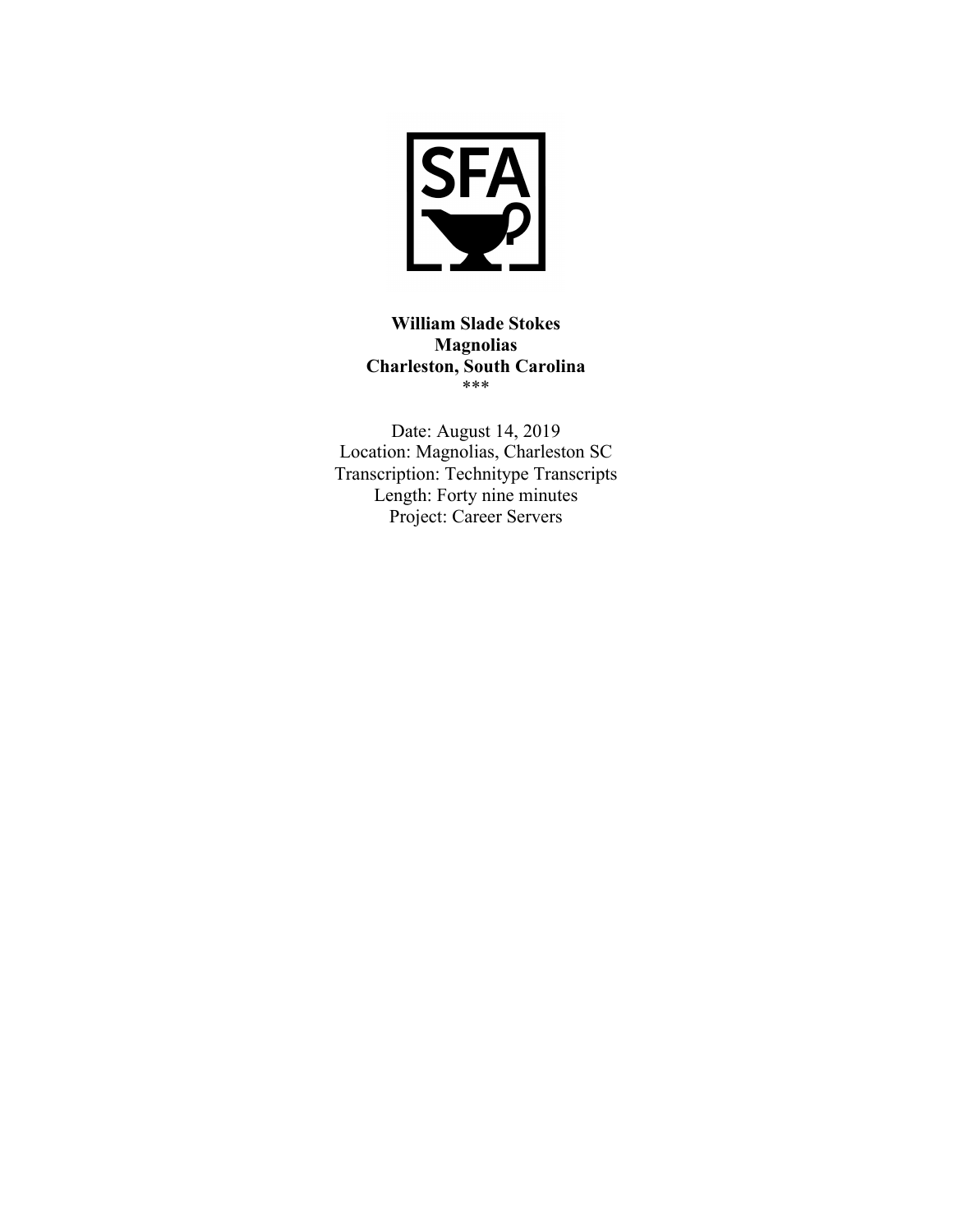**Annemarie Anderson:** Today is August 14<sup>th</sup> [2019]. It is Wednesday. I'm at Magnolias with Mr. Slade Stokes, and this is Annemarie Anderson recording for the Southern Foodways Alliance Career Servers Project.

Let's start off and, Mr. Stokes, would you please introduce yourself to the recorder, tell us who you are and what you do.

# $[0:00:20.5]$

**Slade Stokes:** Hi, my name is Slade Stokes. I am a server at Magnolias Restaurant in Charleston, South Carolina. October  $12<sup>th</sup>$  will be my twentieth anniversary here and started here October of [19]99. I had worked at another restaurant before that, called Celia's Porta Via's, a small Italian restaurant, and she retired. A friend of mine who had worked here had set up employment with one of the managers, and at the time they said they weren't hiring, but they liked me so much, they put me on the schedule.

# [0:01:00.2]

**Annemarie Anderson:** That's great. Well, tell me a little bit. Let's start off and would you give your birth date for the record, please.

[0:01:07.4]

**Slade Stokes:** February 15<sup>th</sup>, 1960.

[0:01:09.8]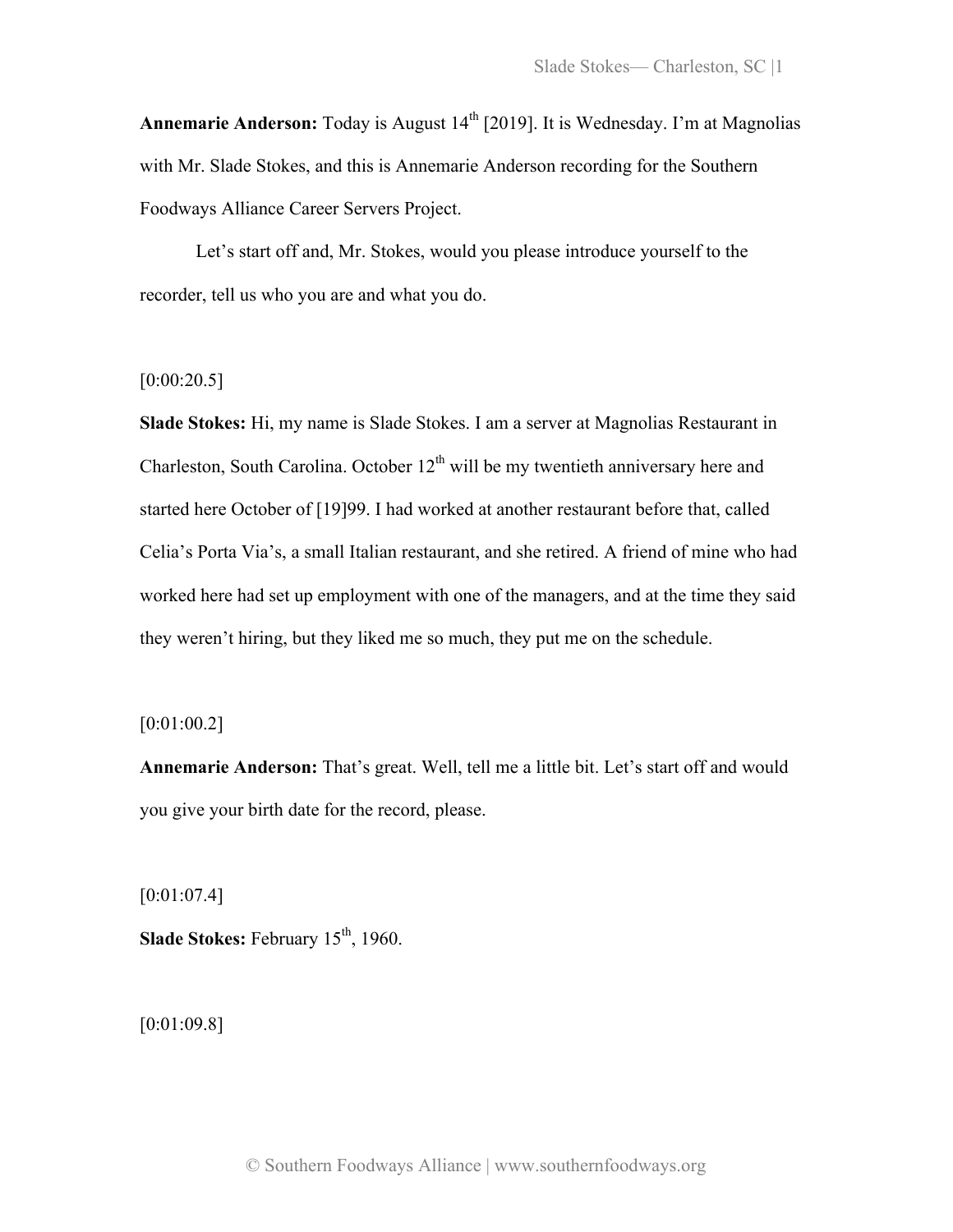**Annemarie Anderson:** Great. And tell me a little bit about your early life. Where were you born and raised?

# [0:01:15.0]

**Slade Stokes:** I was born in Hickman, Kentucky, spent my first few years there in Kentucky with my brother and my two sisters and my mom. My dad passed when I was a week old. All my family and everything is there, but my mom wanted warmer weather, decided to move to Charleston in June 1<sup>st</sup> of 1969, so I've been in Charleston ever since.

 $[0:01:42.4]$ 

**Annemarie Anderson:** Oh, wow. So you grew up kind of in between Kentucky and Charleston a little bit.

# $[0:01:47.2]$

**Slade Stokes:** Yes, exactly. Went home a couple times, not as often as I should, but now I pretty much consider Charleston my home. I actually bought a house in the early 2000s kind of right across the street from where I used to live when I was twelve.

[0:01:59.9]

**Annemarie Anderson:** Oh, that's cool.

[0:02:01.0]

**Slade Stokes:** Yeah, on Magnolia Road, so I work at Magnolias and live on Magnolia.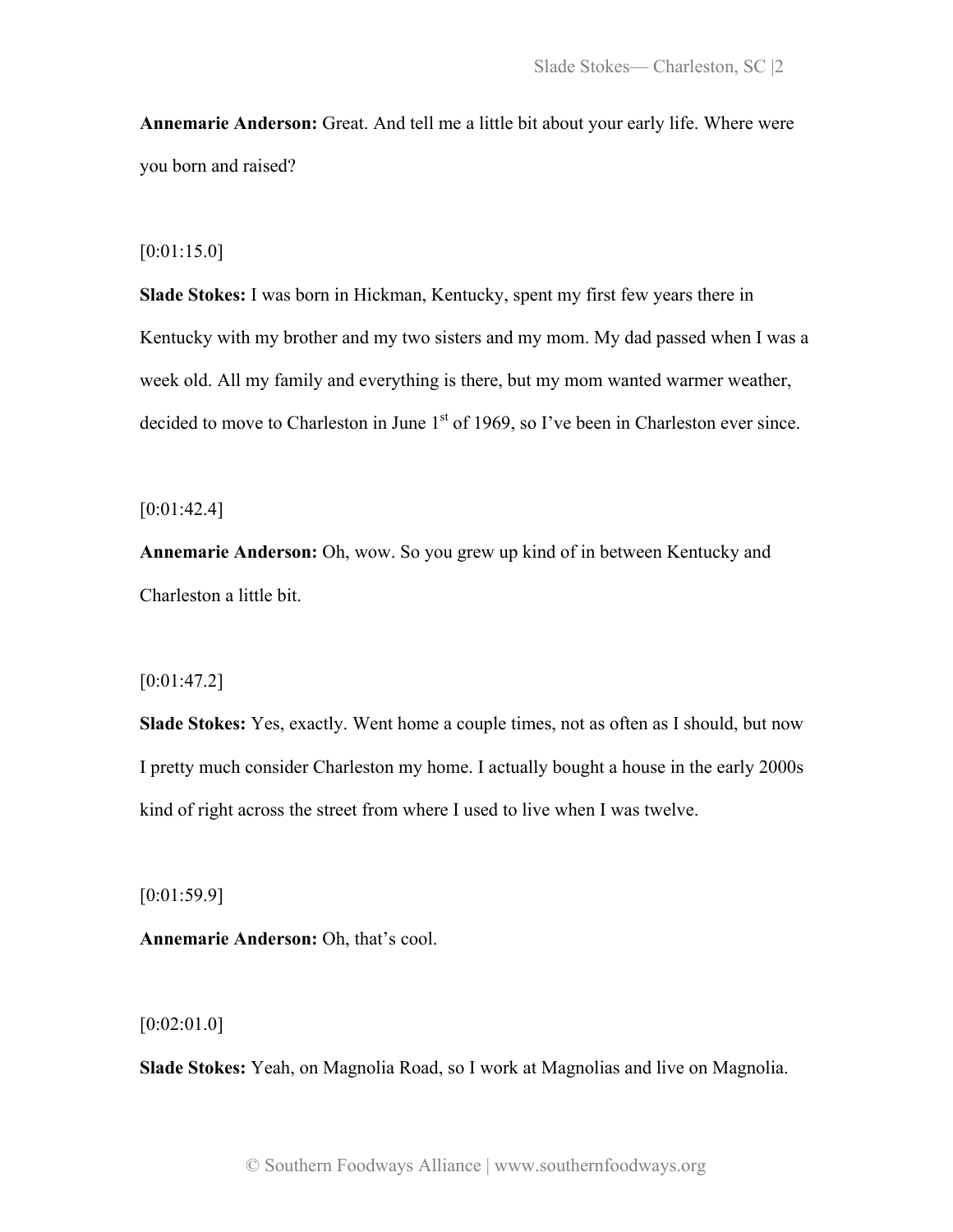#### $[0:02:04.4]$

**Annemarie Anderson:** Oh, that's cool. Well, tell me a little bit about the Charleston of your youth.

 $[0:02:08.4]$ 

**Slade Stokes:** Well, moving to Charleston, initially I went to Porter-Gaud for my first year, and at that time it was an all-male school, and there was very little diversity or anything to the school, and I just preferred the public school system, and, of course, it was a lot cheaper than going to a private school. And went to a school, West Ashley, Orange Grove, and then CE Williams, St. Andrew's High School, and grew up West Ashley, ten minutes from downtown.

 $[0:02:42.8]$ 

**Annemarie Anderson:** That's cool. Well, tell me a little bit about that neighborhood. What was it like?

# $[0:02:46.6]$

**Slade Stokes:** Well, my mom had a habit of moving several times. We actually lived in West Ashley the entire time, and I can tell you that where I live now, I live just within a mile of every other place that I lived. We lived in West Oak Forest for a couple years and then moved to an apartment and then moved to another place called the Plantation Apartments, which is actually where my brother lives now, and lived there until high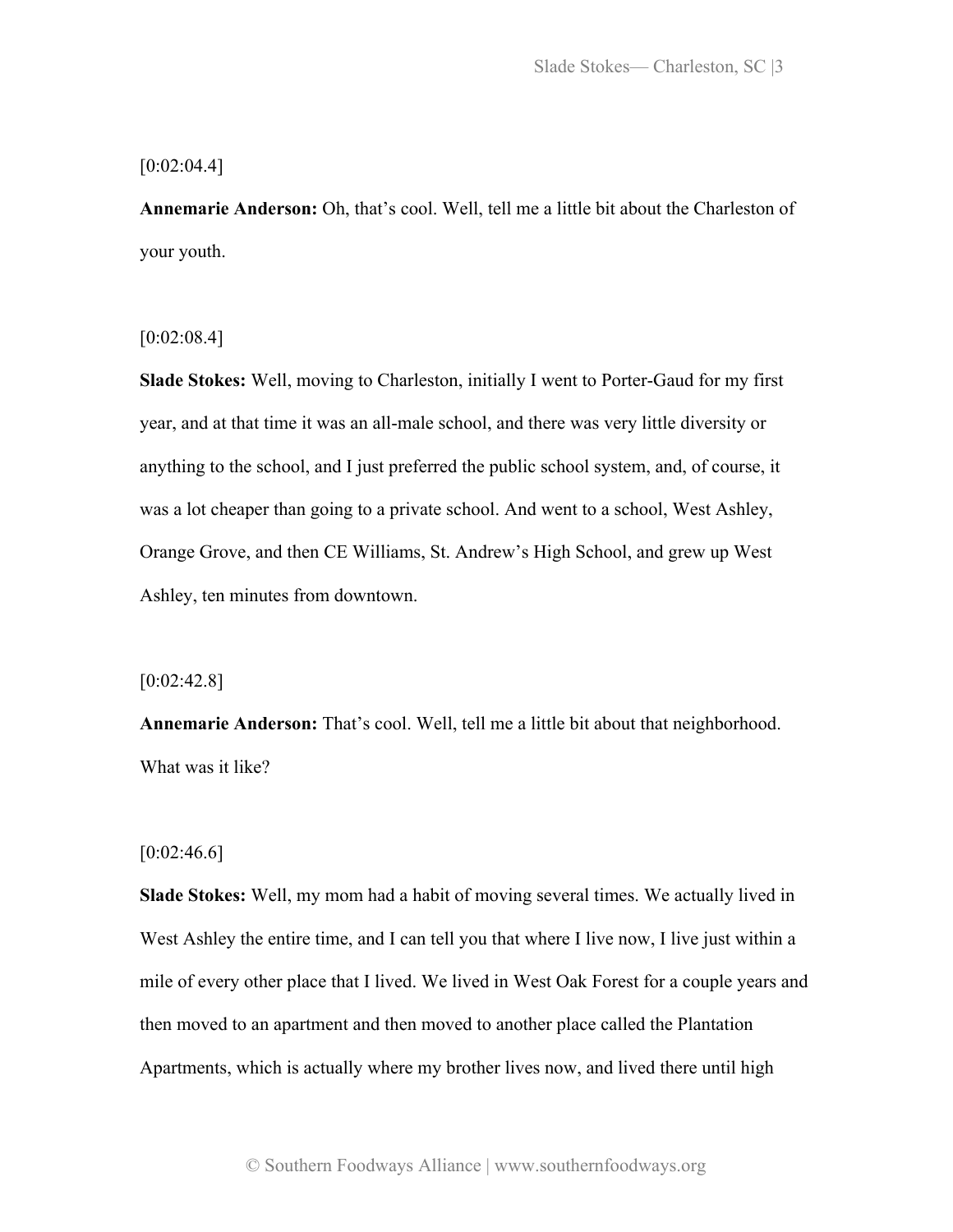school until I moved out, and then I moved downtown, where I went to the College of Charleston.

#### $[0:03:20.1]$

**Annemarie Anderson:** Great. And you were kind of mentioning the lack of diversity in the boys' school. How did that change with moving to the public schools? Because I know from talking to another person who is your contemporary in age that she was talking about her experience during segregation. Do you remember any of that?

# [0:03:38.8]

**Slade Stokes:** Not really. I mean, it was 1970, so things were already becoming more integrated into the public schools and everything, so I never really had any issue with problems with integration. I mean, I always got along with everybody.

[0:04:00.8]

**Annemarie Anderson:** That's great.

# $[0:04:02.7]$

**Slade Stokes:** My mom taught me that, you know, to always respect everyone, that diversity is good. And anyway, that's—

[0:04:13.4]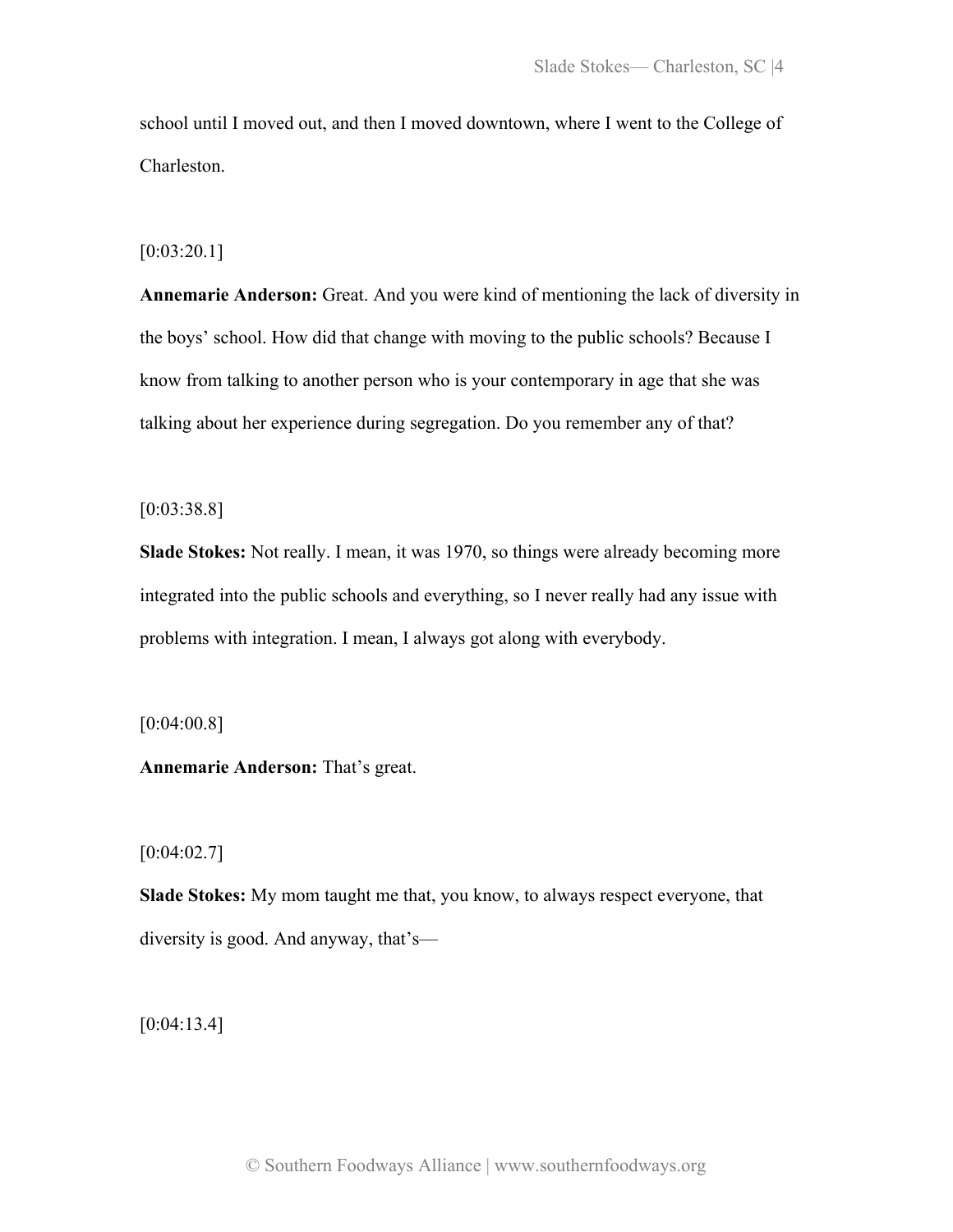**Annemarie Anderson:** That's great. Well, tell me a little bit about your mom. You talked about her, but what was her name?

#### [0:04:19.1]

**Slade Stokes:** Her name was Susan Stokes, wonderful woman. My dad passed when I was a week old. So I was a week old, my brother was six years old, my other sister was eleven, and my other sister was twelve, and so she raised four kids pretty much just by herself. I mean, I had some aunts and uncles that would help, and grandmothers, too, but it was pretty much, you know, she did the day-to-day. She was an amazing woman. She lived to be ninety-two. She remembered everything. She had some mobility issues toward the end, but she was bright. She was sharp as a tack.

 $[0:04:57.9]$ 

**Annemarie Anderson:** That's great. And when you were growing up, what kind of food did your mom put on the table?

#### $[0:05:02.3]$

**Slade Stokes:** Southern. She was a great southern cook. My mom, even my grandmother, one of the best cooks ever, made all homemade bread, preserves, you know. She would cook for our entire family, and during the holidays, fifteen, twenty people, just by herself, no help, and she was just a great cook. She actually taught my mom, and my mom was a great cook as well, and she would teach me too.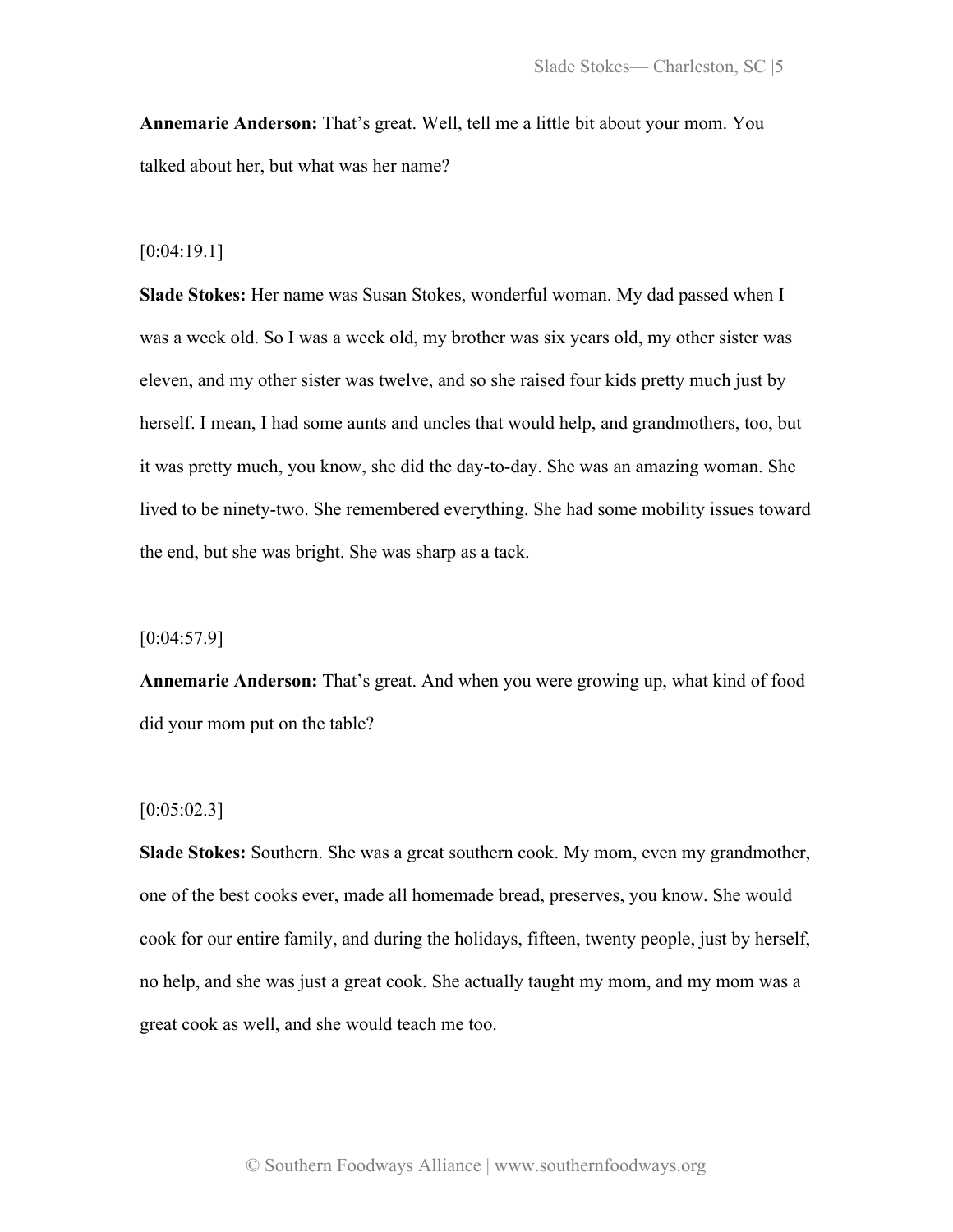# $[0:05:27.4]$

**Annemarie Anderson:** That's great. So we like to talk about the potato/rice divide. People in Kentucky eat a lot more potatoes. Did that change? Did she kind of adopt some more Lowcountry dishes?

 $[0:05:38.8]$ 

**Slade Stokes:** Yeah, exactly. We always had rice with just about everything. Rice, yeah, exactly. Like pilaus, things like that, you know, where you're adding some kind of stock. She made like a great chicken pilaus, things like that.

 $[0:05:50.0]$ 

**Annemarie Anderson:** That's great. Well, tell me a little bit about—I'm interested in this. What did you want to be when you grew up, like when you were in middle school, high school?

# $[0:05:58.6]$

**Slade Stokes:** Actually, I always wanted to do like premed things, premed, and went to the College of Charleston and started that for my first year, and I realized it was not for me. I will just say it wasn't for me. The blood and the guts and everything, it just was like—ugh.

[0:06:21.0]

#### **Annemarie Anderson:** I understand.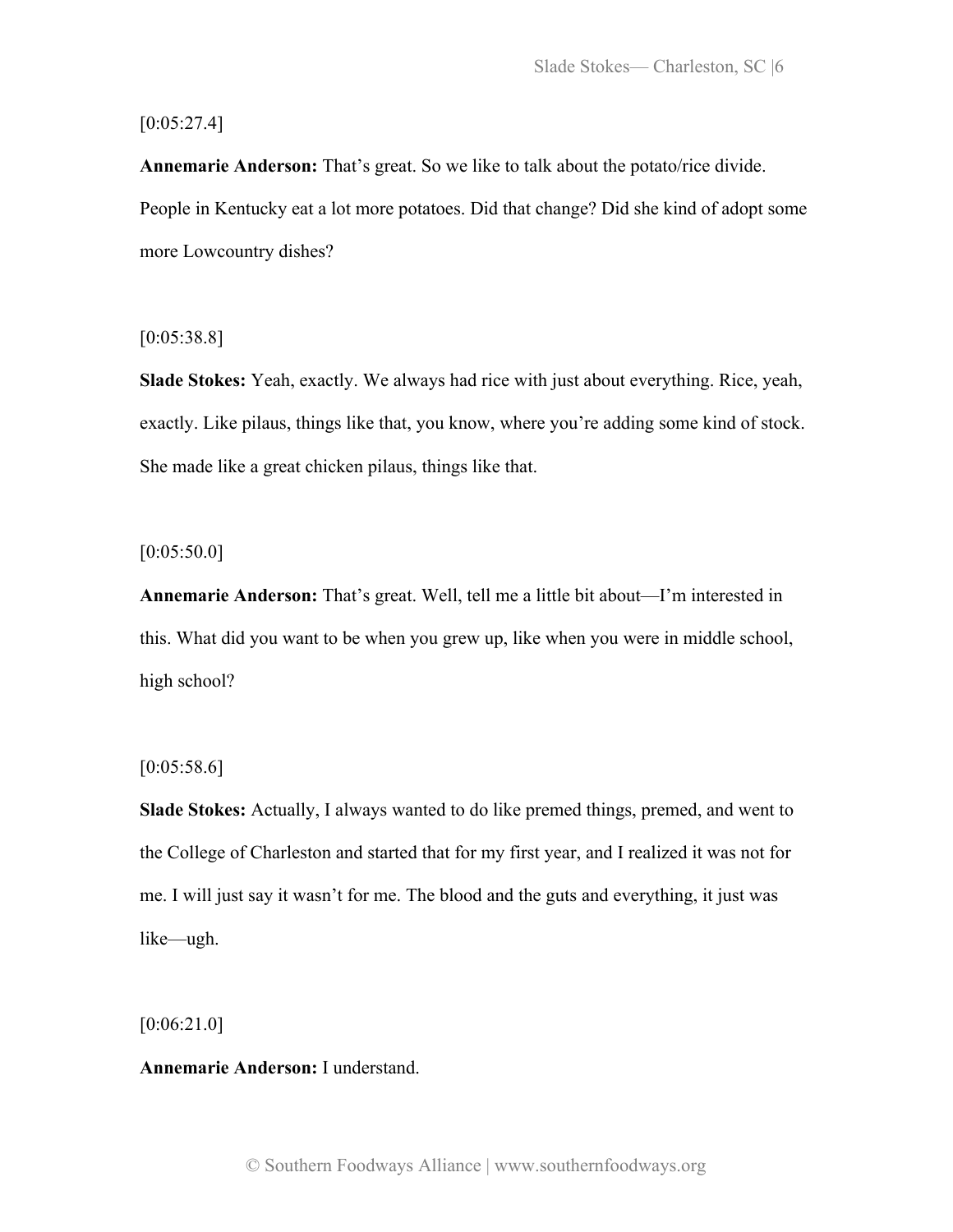Slade Stokes— Charleston, SC |7

 $[0:06:22.5]$ 

**Slade Stokes:** Yeah, yeah, yeah. And during that same time, that's when I started working in a restaurant, too, to help put myself through school because I never owed any student loans or anything. I put myself through school either through grants that I received, got us a couple grants and scholarships from like the Rotary Club in West Ashley and got other grants, too, just because—I'm not bragging, but I was a good student.

Anyway, I started working in food and a restaurant during then at a place called East Bay Trading Company downtown. It was on East Bay Street. It was one of the first restaurants on East Bay Street when they started renovating downtown, the initial kickoff of renovating Charleston.

# [0:07:11.1]

**Annemarie Anderson:** That's great. So let's get into your career and tell me a little bit about your first job at East Bay Trading Company.

# $[0:07:17.6]$

**Slade Stokes:** I was a busboy—now they call them SAs, server assistants—and did that for a few years. It was a high-volume restaurant, real busy place. It was two floors. You ran a lot, just setting tables, make sure the servers were backing up the servers, things like that. I did that for a few years, and I wanted to become a server because that's where you make more money, because I was putting myself through school. I eventually went to one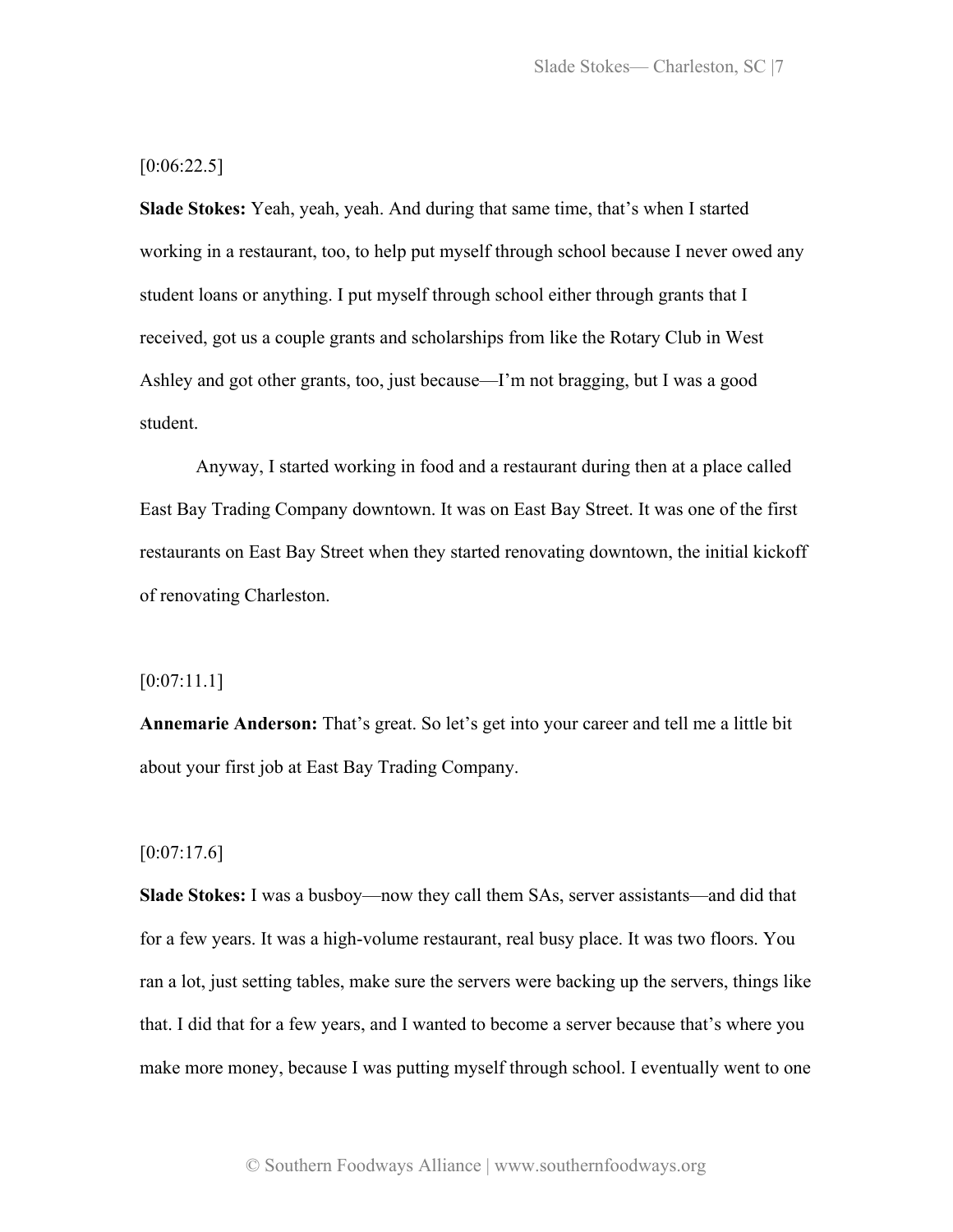of the mangers, who was hesitant about doing it because he knew I was a really good server assistant, didn't want to lose me for that, and so that's where I first became a server, though, because he was fired. [Laughter] And the other one put me on the floor.

 $[0:08:08.5]$ 

**Annemarie Anderson:** So tell me a little bit about this restaurant you worked for. What kind of restaurant was it?

[0:08:13.4]

**Slade Stokes:** It was opened by a gentleman, Van Weatherspoon, who was from Charlotte, okay, and the chef at the time was Andy Cook, who was there for years. They wanted to say they were southern, you know, emphasis on southern style, but it was kind of like American cuisine, I would say, more so than southern.

[0:08:43.7]

**Annemarie Anderson:** Was it more casual or was it fine dining?

[0:08:46.4]

**Slade Stokes:** It was casual.

 $[0:08:46.8]$ 

**Annemarie Anderson:** Okay, cool. So tell me a little bit about—I mean, what was your initial draw to getting started in the food and beverage industry?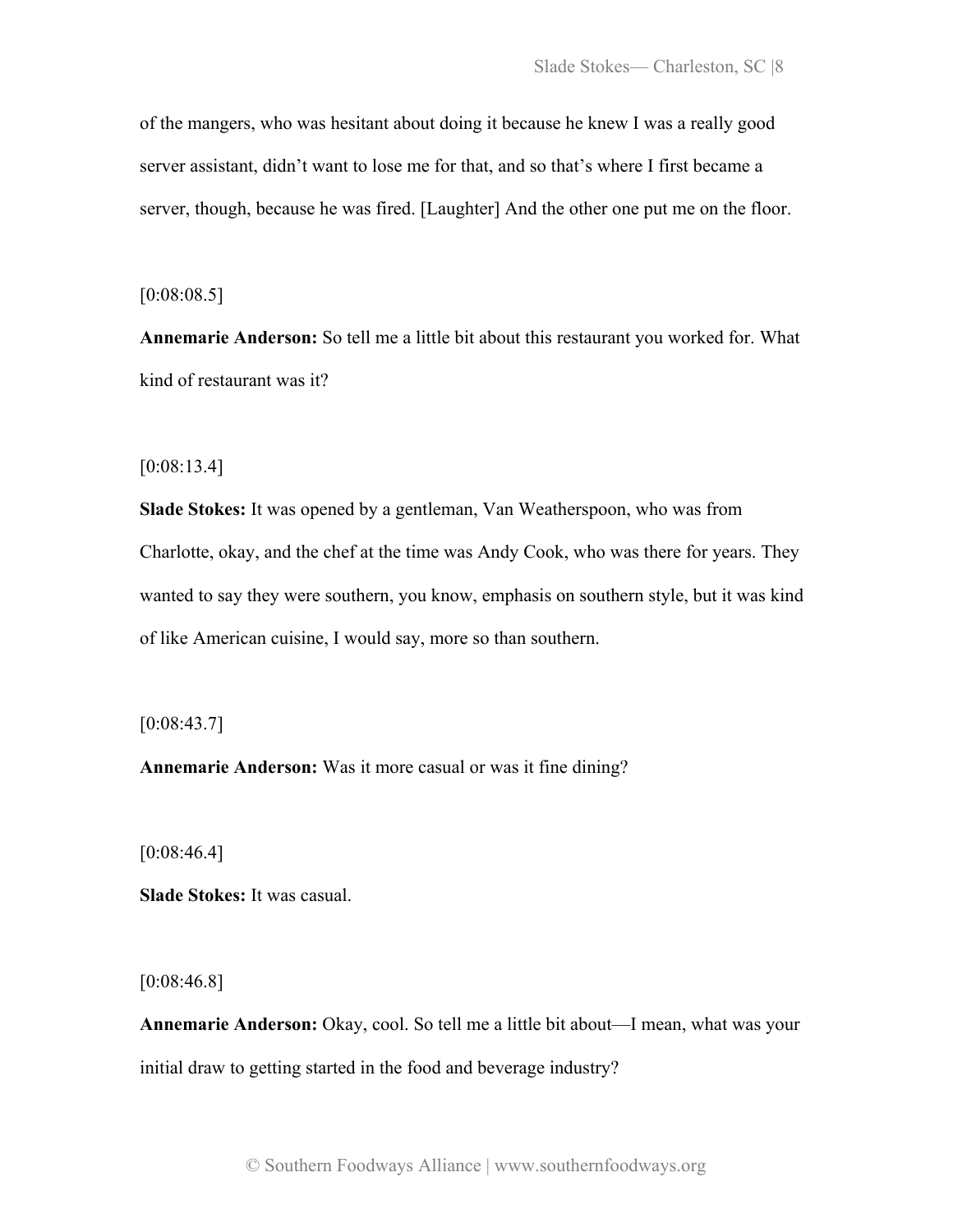# [0:08:56.3]

**Slade Stokes:** Well, I'm a people person and enjoy working with people and the public, and, again, it's good money. I mean, at the time, I was going to college and everything, and, of course, when you're in that time, I liked to party just a little bit too much, and so it helped with that as well, in addition to school.

#### $[0:09:23.0]$

**Annemarie Anderson:** That makes sense. And tell me a little bit about getting started as a server. How was that different than being a servers assistant?

# [0:09:30.6]

**Slade Stokes:** It's more direct contact with the customers, and, of course, you had to have more knowledge of the food and things like that, of the wine list, the drinks that were available, what we have, just simple things, what we have, what we serve for beers, for wines and everything. Just more knowledge, a lot more knowledge.

#### [0:09:51.7]

**Annemarie Anderson:** Definitely. And how did you develop that knowledge?

#### $[0:09:58.3]$

**Slade Stokes:** Well, I studied. I made sure I had knowledge of the dishes and what ingredients are in the dishes, because it's always good if you take any job seriously, it's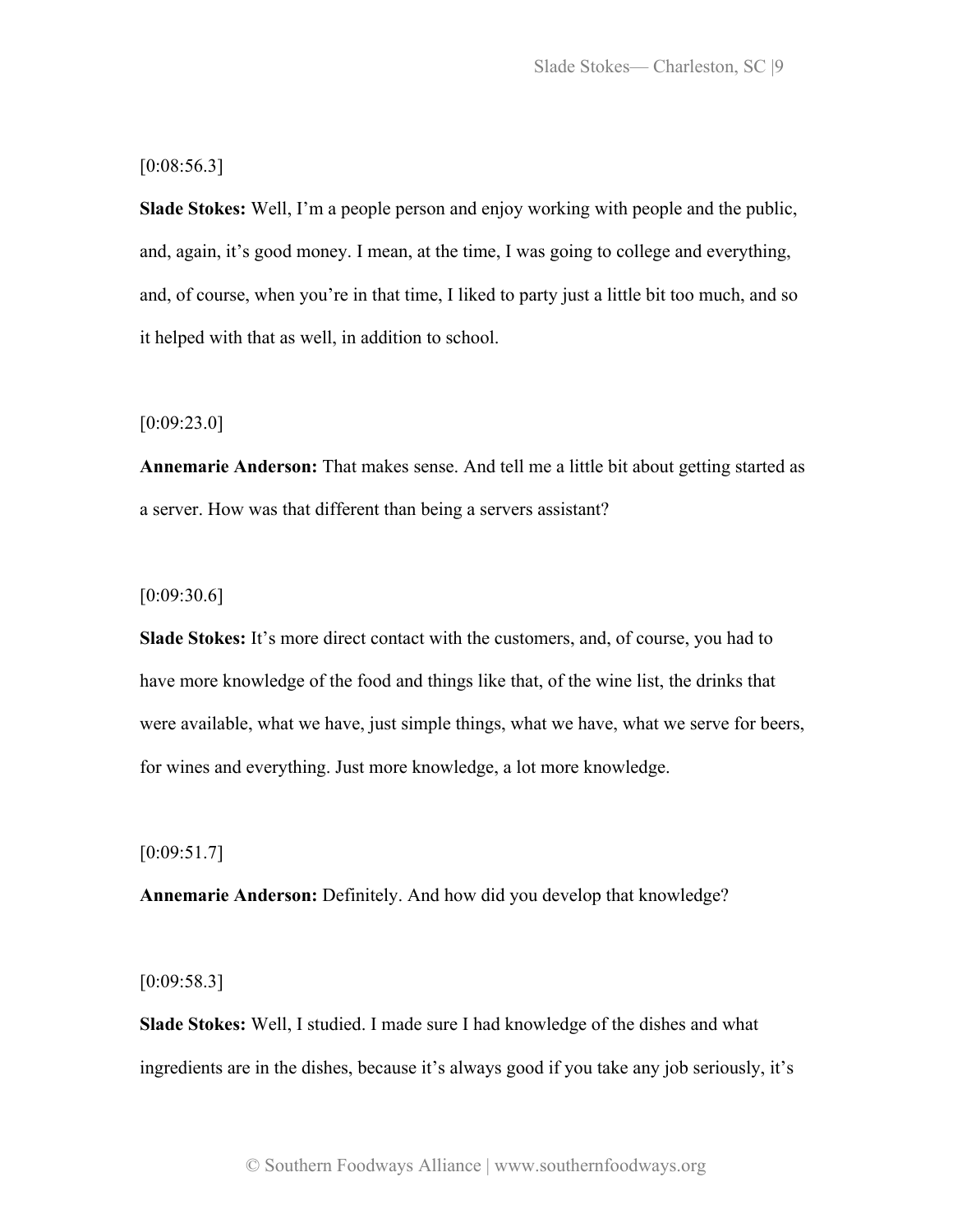good to know every aspect of it, and it's very important to not BS your way through what a dish is or things like that. It's just to expand your knowledge.

 $[0:10:27.1]$ 

**Annemarie Anderson:** That's great. Were there any people there who were either teachers or mentors to you who helped you kind of get your sea legs, I guess?

 $[0:10:35.2]$ 

**Slade Stokes:** Yes, there was a couple. There was Hal Washington, who was one of my managers. Also the GM there, too, at the time, David Pedard, and his wife Sandy, and the chef there, too, who was a really good chef, Andy Cook, as well.

 $[0:10:55.3]$ 

**Annemarie Anderson:** Great. And what sort of things did they teach you?

 $[0:10:57.7]$ 

**Slade Stokes:** Well, they had been in the business for a little while longer than myself. One thing if you are a server or you work in this business, you need to multitask. Otherwise, you're going to wear yourself out. Concentrate on knowledge of the product that you're selling as well.

[0:11:18.0]

**Annemarie Anderson:** That's great. So what year did you start at East Bay?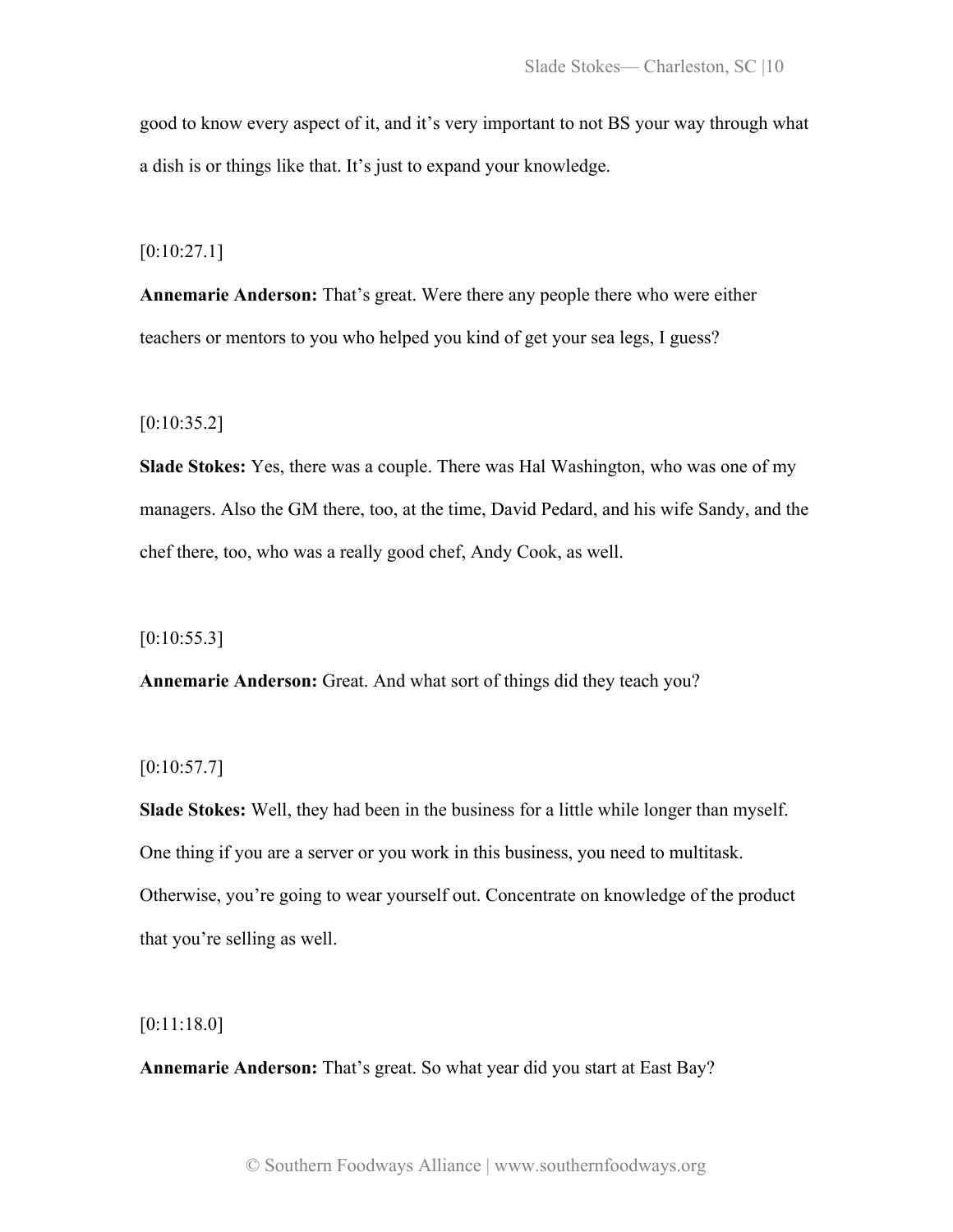[0:11:21.4]

**Slade Stokes:** It was, I think, '79, 1979.

[0:11:26.7]

**Annemarie Anderson:** And could you kind of describe the Charleston restaurant scene at the time?

[0:11:31.7]

**Slade Stokes:** At the time, it was up and coming. I mean, the East Bay, on East Bay Street there was East Bay Trading Company. There was, I think, the Colony House, which was there for years. There was a couple in the market area and a couple on Meeting Street kind of near where Charleston Place is now. But that was about it. There was a couple meat-and-three places up on King Street, but there weren't a lot of—there was Perdita's, too, a nice French restaurant that had been there for years as well. But there weren't a lot of fine dining restaurants or a lot of restaurants in Charleston at the time, but it started. When East Bay opened, that was one of the first restaurants, because when I was a kid, East Bay Street was a lot of dilapidated warehouses, and that was one of the first ones that they renovated for a restaurant.

 $[0:12:26.3]$ 

**Annemarie Anderson:** That makes sense. How long were you there?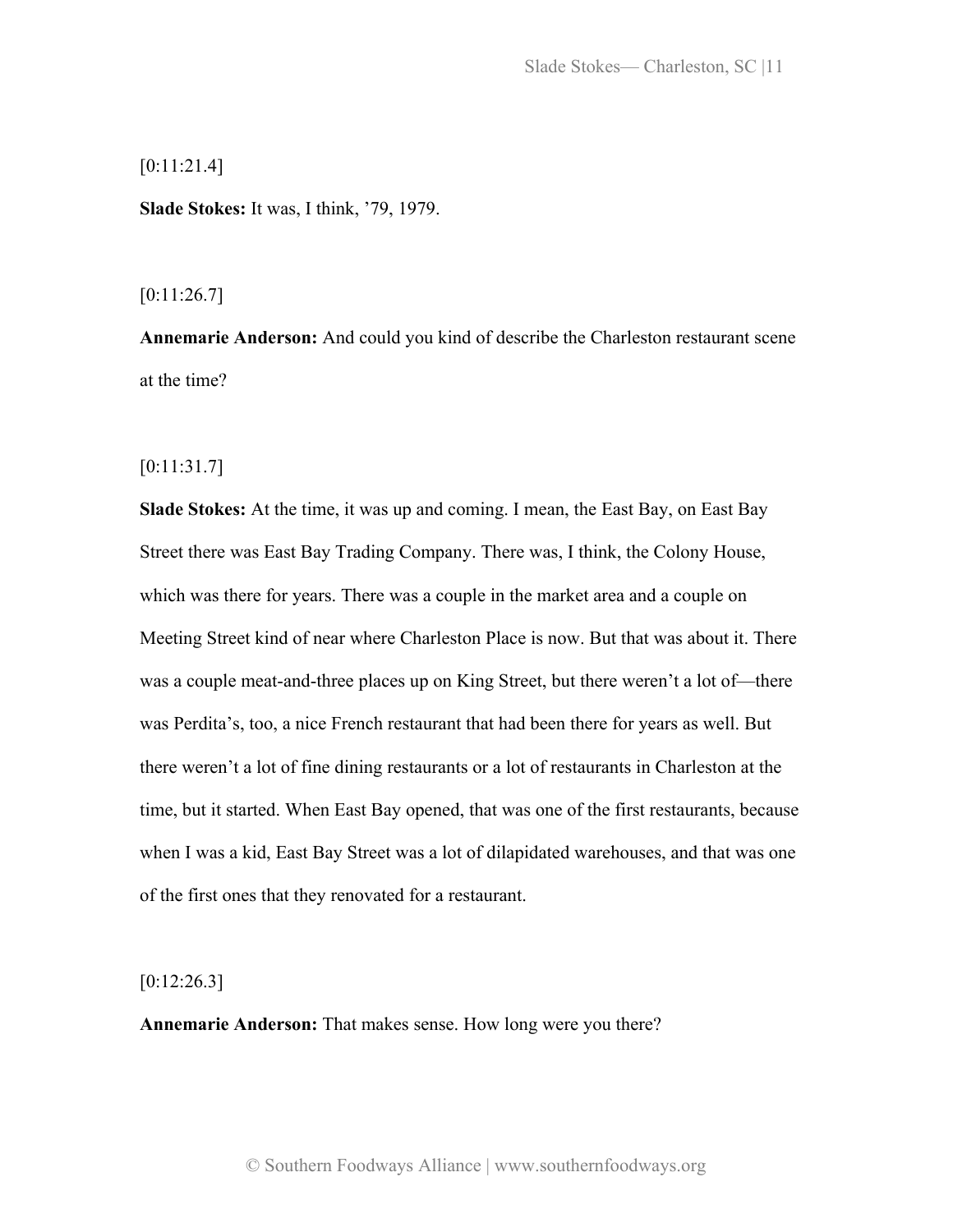$[0:12:28.4]$ 

**Slade Stokes:** I was there until [19]89.

 $[0:12:32.0]$ 

**Annemarie Anderson:** Okay. Well, tell me a little bit about your decision to kind of make serving your career.

[0:12:38.0]

**Slade Stokes:** Well, I had graduated from college, and I was looking to get—as some of my customers have said over the years, "What's your real job?"—to find a real job. Sitting in an office and just sitting down was not for me, I just like to move around, and as I got older, working around younger people keeps you young too. And contact with the public and everything, I just prefer more face-to-face contact than being on, as time went on, a computer screen or things like that.

 $[0:13:13.5]$ 

**Annemarie Anderson:** That makes sense. What did you major in at College of Charleston?

[0:13:17.9]

**Slade Stokes:** Business, and a minor in economics.

 $[0:13:19.7]$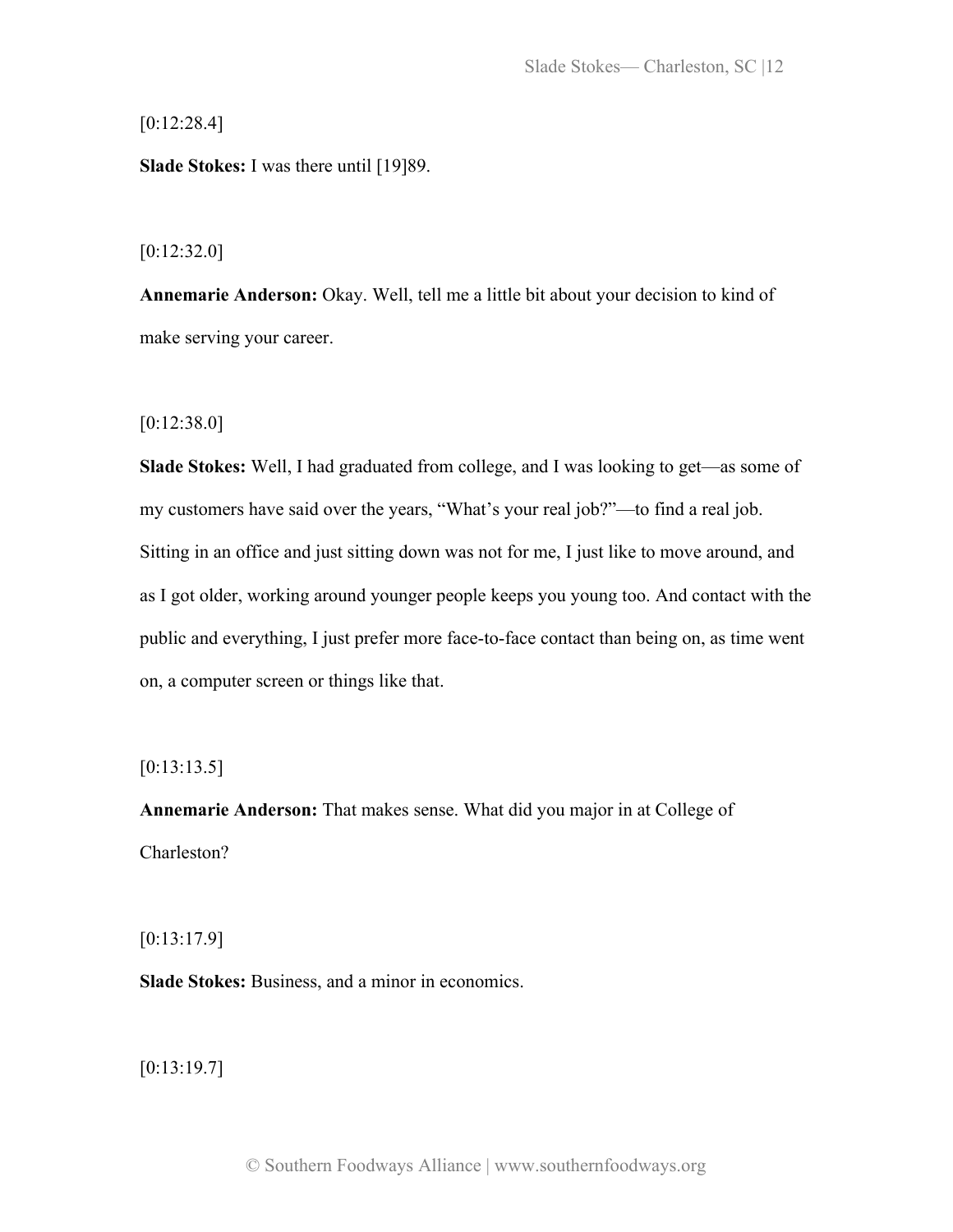# **Annemarie Anderson:** Okay. And so you got a job in business?

# [0:13:21.9]

**Slade Stokes:** Well, a friend of mine had opened a business. I was kind of helping him to start out and things, and I just wasn't a big fan. I just went back to doing restaurant work.

[0:13:31.2]

**Annemarie Anderson:** That makes sense. So after you were at East Bay, where did you go?

 $[0:13:35.0]$ 

**Slade Stokes:** After East Bay I was at Poogan's Porch, which is still there actually now, real busy place, still busy after all these years, on Queen Street.

## $[0:13:45.5]$

**Annemarie Anderson:** Well, tell me a little bit about working there.

# [0:13:47.9]

**Slade Stokes:** It was a super busy place. I mean, you did your desserts, you made your salads at the time. I think it's changed since then, but you were very much multitasking because you were not only doing their orders and, of course, getting their drinks, but you also were plating up their desserts and doing their salads. Salads came with every meal, as opposed to being a la carte, so you had to mix that. And having a bunch of servers, you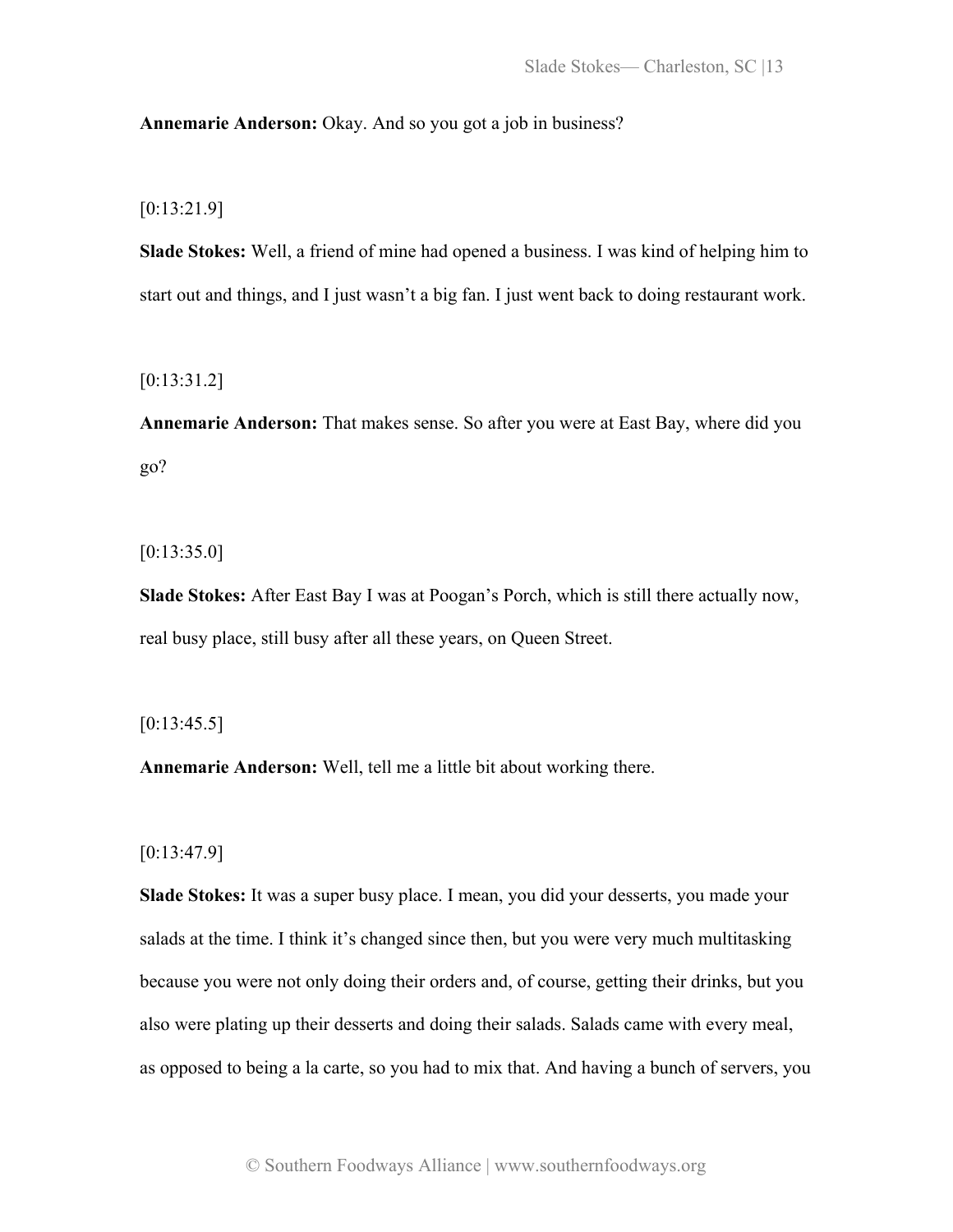know, all working together, sometimes servers, it could be every man and woman for himself sometimes. [Laughter] But it was a super busy place. It's a really nice restaurant.

 $[0:14:22.6]$ 

**Annemarie Anderson:** What year did you start there?

[0:14:24.8]

**Slade Stokes:** It was spring of [19]89.

[0:14:27.2]

**Annemarie Anderson:** Okay. And how long did you work there?

[0:14:28.9]

**Slade Stokes:** I was there for a few years, for years until I actually went back to work at East Bay Trading Company for about a year or two, and then they changed management, and I wasn't a big fan of that, and I ended up going to work at Celia's Porta Via, a small Italian place, about fifteen, twenty tables, downtown.

[0:14:54.0]

**Annemarie Anderson:** Could you talk a little bit about that restaurant, kind of describe it for us?

 $[0:14:58.5]$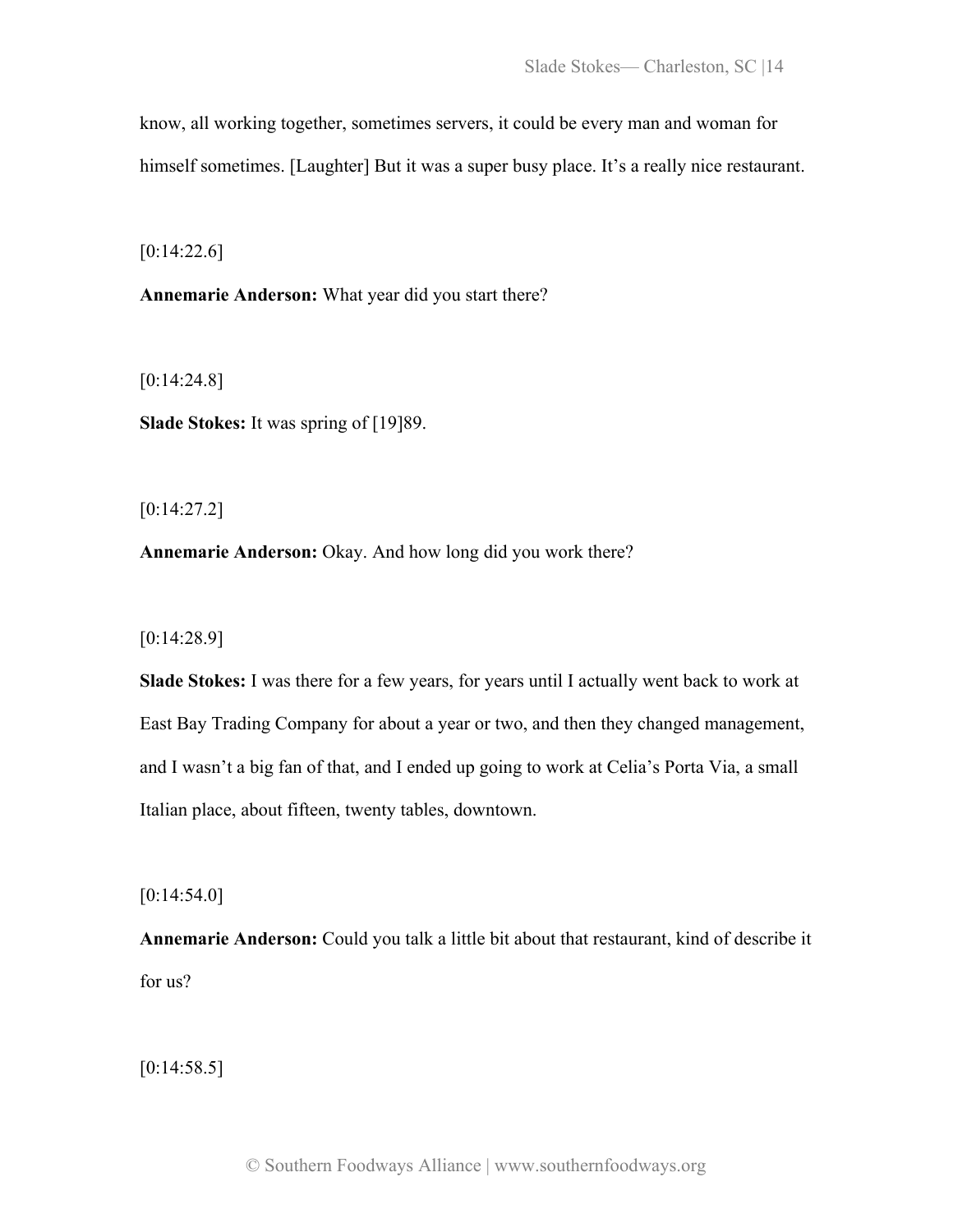**Slade Stokes:** A wonderful small Italian restaurant. Celia Cerasoli, whose parents, one was from Sicily and the other from northern Italy. It was traditional, a little combination of northern- and southern-style Italian cooking, so lots of homemade pastas. She made thirty-layer lasagnas, homemade bread, these baguettes and stuff that she got from her recipe from her grandmother. I mean, people would come all over Charleston, because she had a little deli there, too, where you could come in and get her fresh bread daily and little things from the case too. She made great pasta salads, things like that, lavash sandwiches, things like that. They would make great Tiramisu there, Tiramisu and great pasta dishes.

It wasn't a super busy place. It was more inclined if locals knew about it, and, of course, that was the beginning of the parking situation in Charleston, so she didn't have great parking, so that kind of reflected on the business sometimes, but it was a great restaurant. She was a *great* chef.

## $[0:16:05.2]$

**Annemarie Anderson:** That's great. Like kind of compare for me, you know, working at somewhere like Poogan's Porch, which was really busy, as opposed this place. What was that like?

#### [0:16:15.8]

**Slade Stokes:** Well, it was just it toned down because, I mean, people—I would say at Poogan's and stuff, you know, it was more well known, too, not only to locals but to the tourists as well. So you would get a lot more families, things like that, and they cater to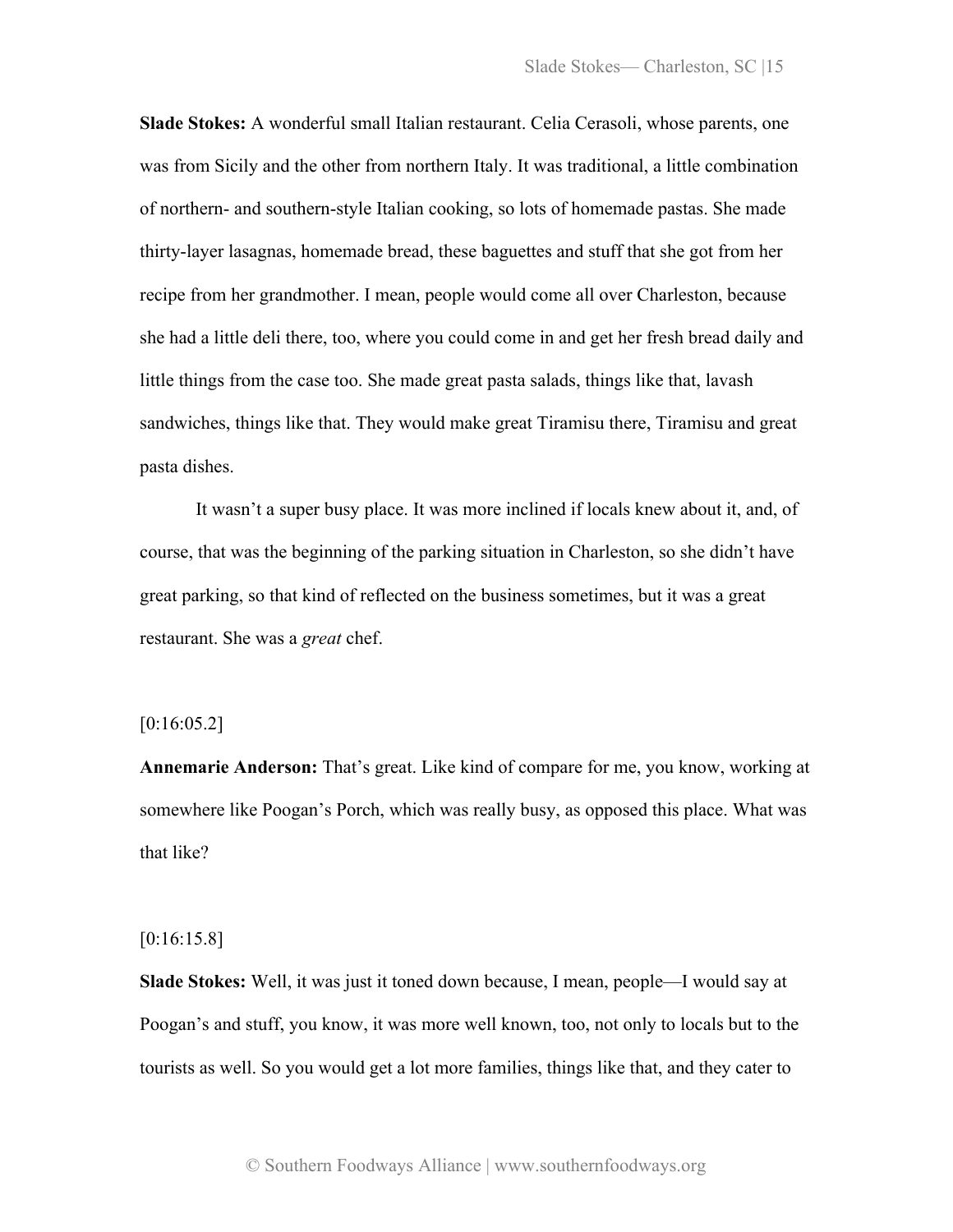sometimes—you know, I think they all had a different menu for kids as well, so you had more families, more family-style oriented, just much quicker, fast pace. I mean, you had a pantry person, say, at Celia's, they would make all the salads, and at Celia's you would still do the desserts, actually, the server would. But it was just a lot slower place, I mean, because they didn't have nearly as many tables.

Poogan's, when they expanded, they had multiple—they had one, two three, four, six different dining rooms, and basically Celia's was downstairs maybe fifteen tables and maybe four or five upstairs. So it was just a lot slower pace. A lot more wine, too, because it's Italian, just more concentration on the wine service at stuff. I learned a lot about Italian wines there. There are more than just Chiantis in those little baskets that my mama used to drink, and things like that.

# [0:17:32.8]

**Annemarie Anderson:** Well, tell me a little bit about that, like how did you kind of expand your knowledge about wine there?

#### [0:17:38.4]

**Slade Stokes:** Well, the manager at the time, Catherine, she knew a lot about wine, so we would taste different—you know, we would have—and I'm sure they do it more often now at Poogan's and other places, too, where you have wine tastings and stuff for your staff, for your front of the house staff or servers, and they didn't really do that. I didn't really have that a lot at the other places. I mean, we'd do it periodically, but not as often. So we'd try different wines, get better descriptions of different wines, and just the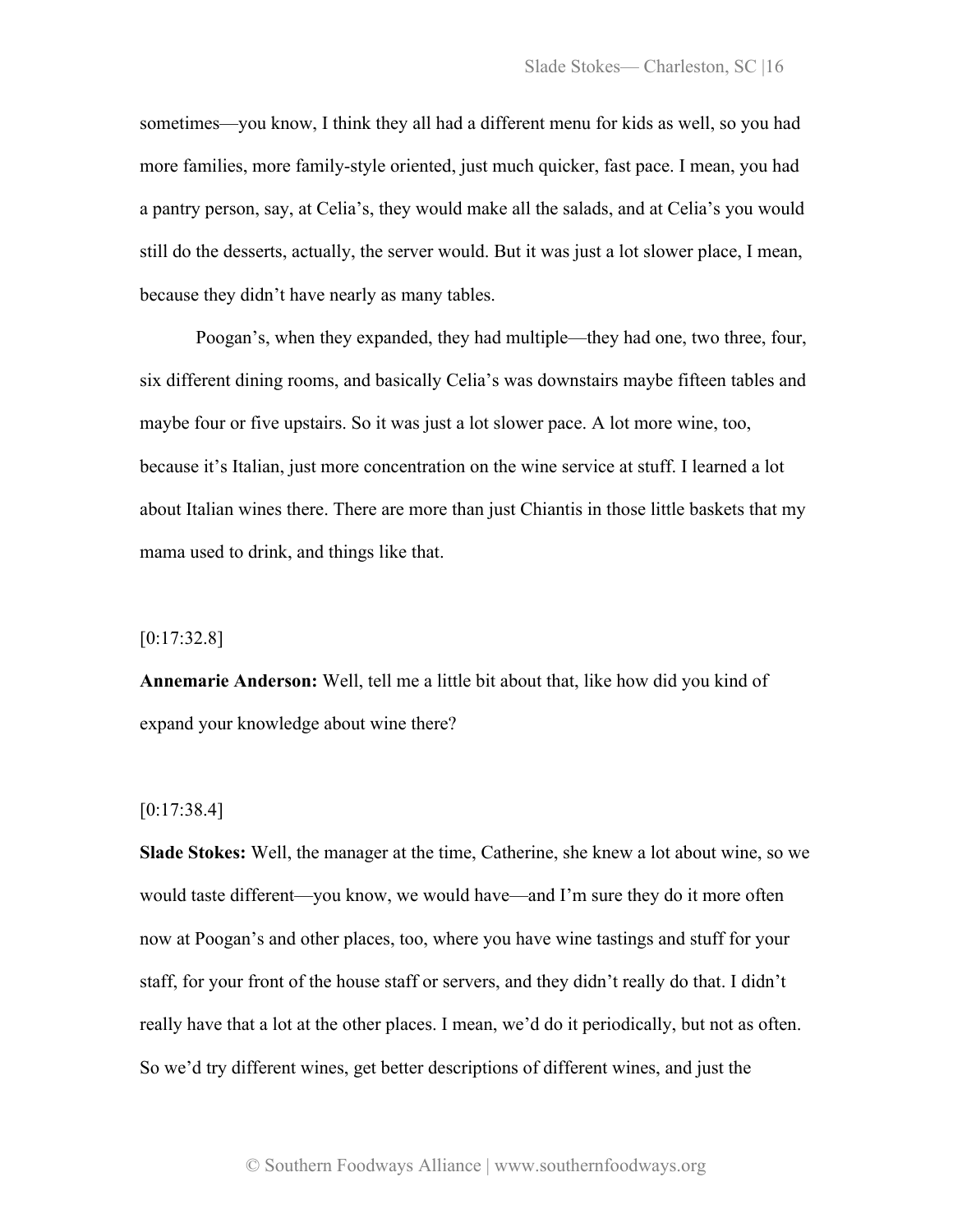knowledge expanded just because they would give printouts of everything so you'd know whether it's a robust red or lighter red, things like that, or full-bodied, things like that.

[0:18:20.6]

**Annemarie Anderson:** Makes sense. So tell me a little bit—so we've talked a little bit about the different places that you've been. How long were you at Celia's?

[0:18:29.1]

**Slade Stokes:** It was from mid, I would say [19]95 to [19]99, October or September of [19]99 when she retired. Now you can actually buy some of her products online and actually in the local section of the Harris Teeter, and she does some teaching as well.

 $[0:18:47.1]$ 

**Annemarie Anderson:** That's cool. That's really nice. I'm interesting in—so how have you seen kind of your job or just the restaurant industry in general change since you've started in Charleston?

 $[0:19:03.6]$ 

**Slade Stokes:** Well, of course, a ton more restaurants now. Because they're opening up so quick, it's hard to staff front and back of the house at the moment with qualified people, you know. Some people at times, you know, a lot of times, I mean—and I understand it, too—they use it as a steppingstone for their career or for school. Like a lot of people come here, you know—a number of my friends that are servers downstairs, you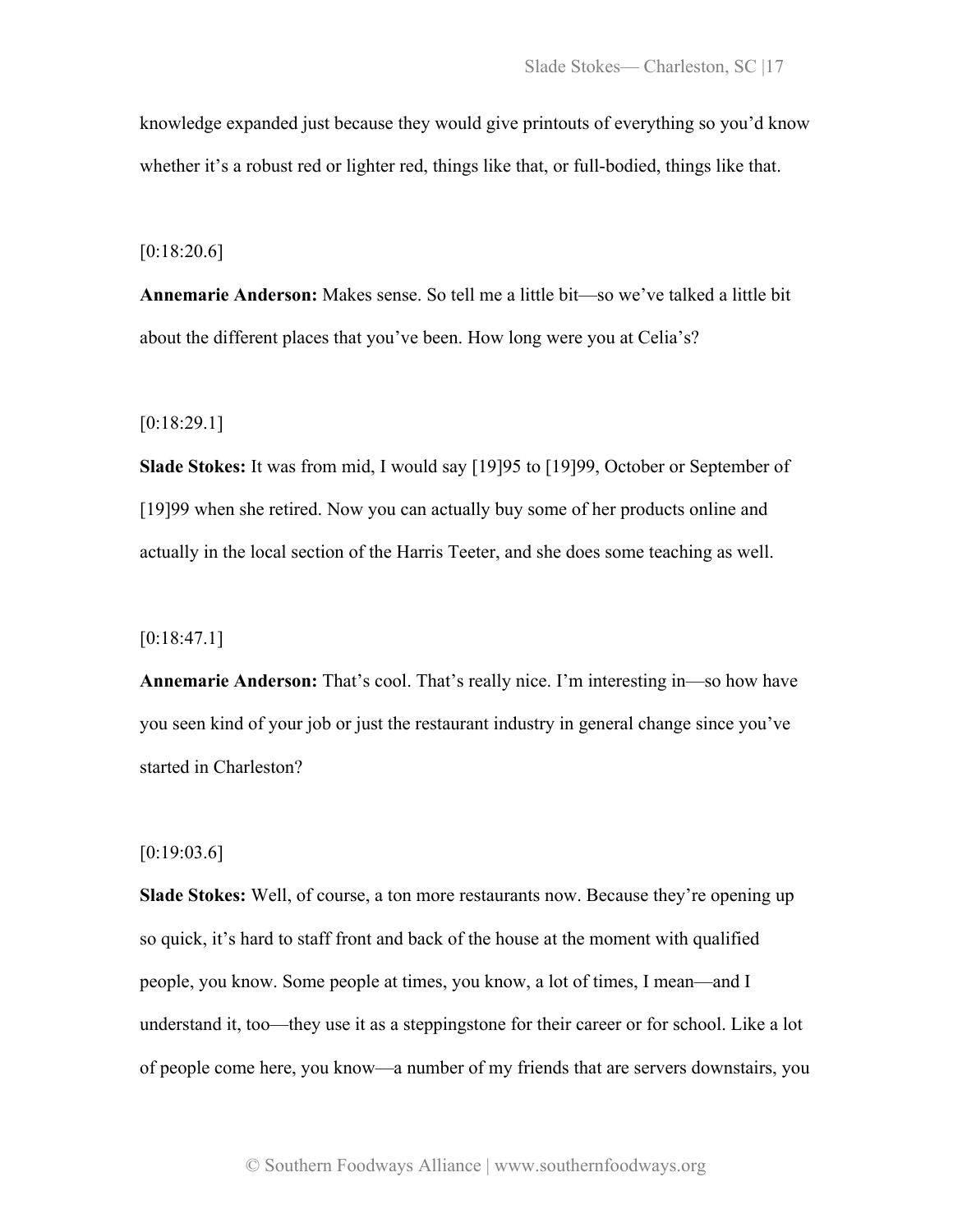like, for example, my friend Matthew, he puts himself through school from working here, and he started here when he was in high school. He'll now be graduating. He paid his entire way, without help from anyone, grants or anything, by working here. So that's always a plus. I'm digressing, but I just have a lot of respect for that, because I did the same thing. [Laughter]

 $[0:19:03.6]$ 

**Annemarie Anderson:** Yeah, definitely.

 $[0:20:04.1]$ 

**Slade Stokes:** But it's really expanding. I think one thing, it's really expanding, and one thing, I think, because we have so many more fine dining restaurants here, is that a lot of places don't give the fine dining training that they need to get, which I think we do here better than just about any place.

 $[0:20:22.9]$ 

**Annemarie Anderson:** That's great. So let's get into that. Let's get into your time you spent at Magnolias. So you started in [19]99.

[0:20:29.9]

**Slade Stokes:** October [19]99.

[0:20:30.8]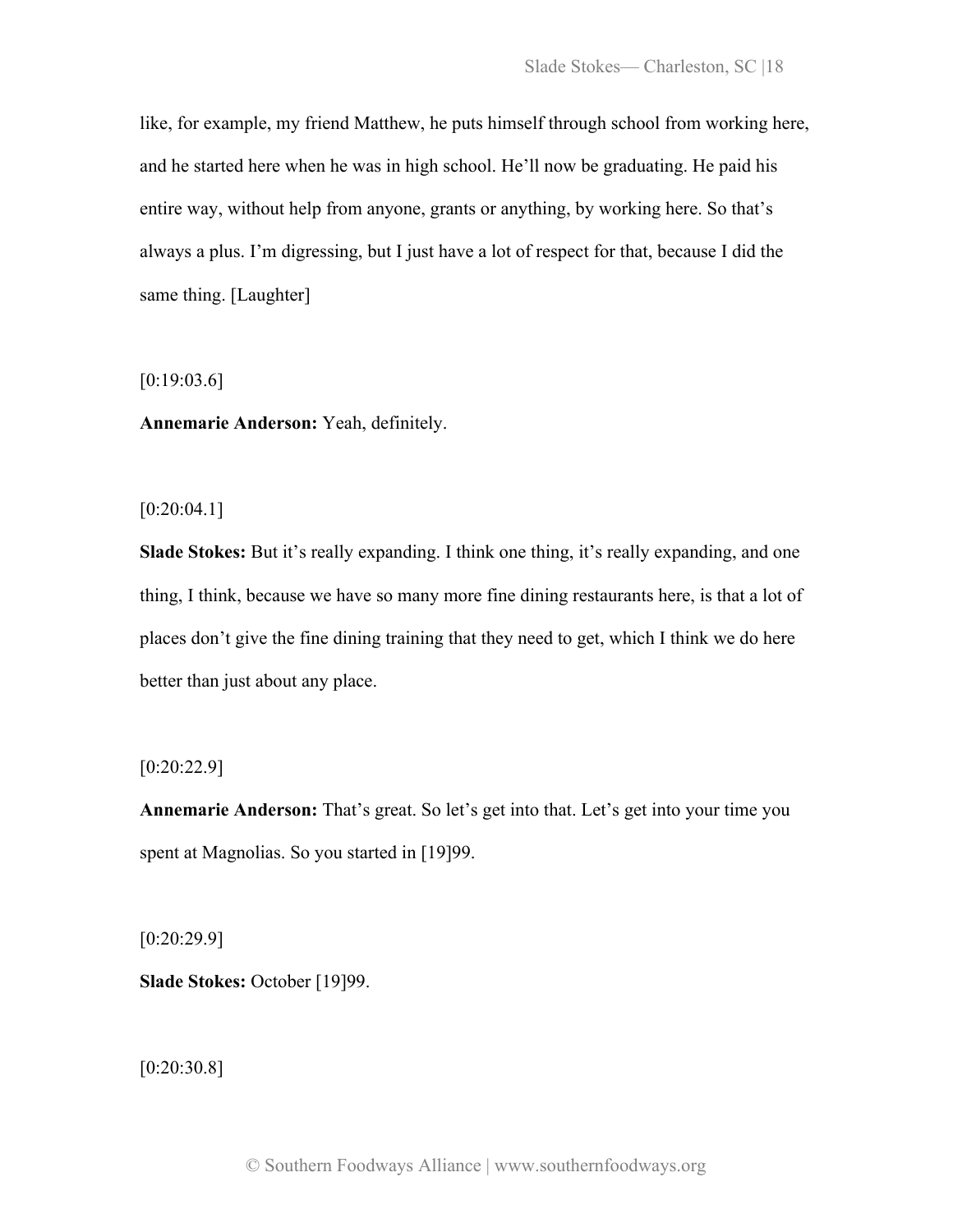**Annemarie Anderson:** Great. And could you tell me a little bit about—well, let's start and talk about that training, because I'm interested in that aspect. Could you talk about that?

#### [0:20:39.7]

**Slade Stokes:** Sure. The first couple weeks here, first day, you're basically in the window with an expo who pretty much sets up the food for all the servers to take out, so you're looking at the food the first day so you can see what the food is. And they also will give you basically a whole booklet on all the ingredients in the food, which you have to learn, the different liquors, beers, things like that, the thirteen aspects. There's the thirteen aspects of services which I'm sure you're familiar with. It's about what you do when you come into a restaurant, just the things that are very important. Initially, of course, is always the greeting. You've got to smile. It's a lot of smiling. You have to.

So, anyway, the training aspects. You'll work lunches and follow somebody during their service, during that time, and you'll follow them and see how they do their presentation, because everybody's different in their presentation.

You're not initially put on the floor until you're ready. You have to go through three tests, and they're not multiple choice; they're written. We have to describe the ingredients, and if you don't do well, you have to take it again. Sometimes training programs can be extended if you don't necessarily get it. Okay. But you'll at least follow, like during the day, three days of training there, three more at dinner. You also are trained at the door to host, train also to food run, train also to SA. So you're training to do just about every aspect of the front of the house.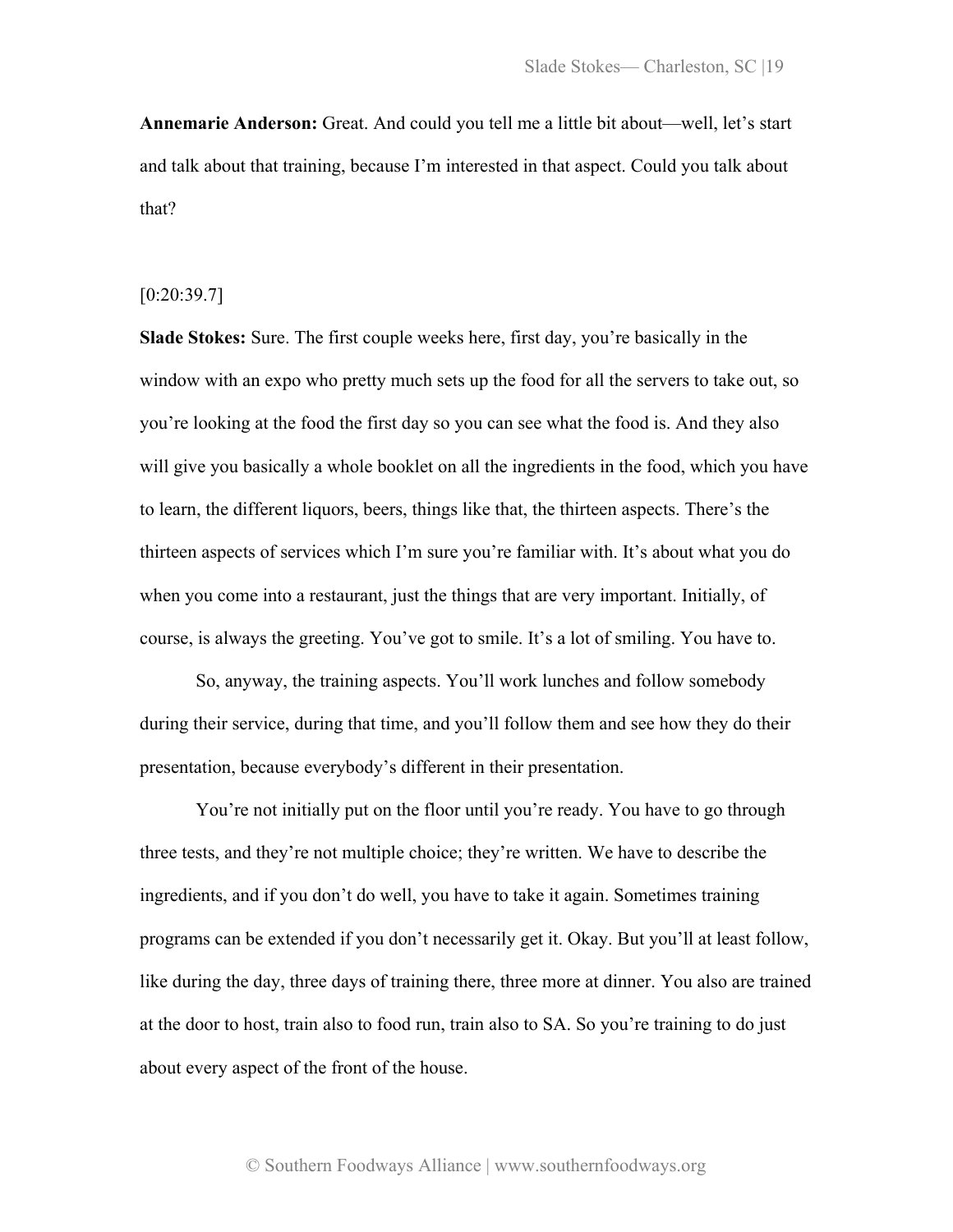# $[0:22:34.3]$

**Annemarie Anderson:** That's great. And do you remember your first day of work here?

 $[0:22:38.0]$ 

**Slade Stokes:** Yes, I do.

 $[0:22:40.1]$ 

**Annemarie Anderson:** Can you talk a little bit about that?

 $[0:22:40.6]$ 

**Slade Stokes:** Yeah. It was I walked in and, of course, October in Charleston businesswise is one of the busiest months of the year just because there's so much going on. There's a fall Tour of Homes, just fall festivals, a lot of people come in town. It's actually a great clientele that time of year too. It's that time of year, spring, are the two best clientele, the type of year, customers that spend the most money, I would say. Of course, we still have our locals that come in.

But I remember walking in, going, "This is one of the busiest places I've ever been in," because it was busy then and it's even busier now. But I was just amazed at how well it was run, because I've been in some places where you have like certain duration duties for each station that you work in. You have a partner in most cases, but sometimes it's on you, and if you drop the ball, it affects everybody. And I don't know if Ed [Edward Murray]—I think Ed might have been my first server that I worked with, but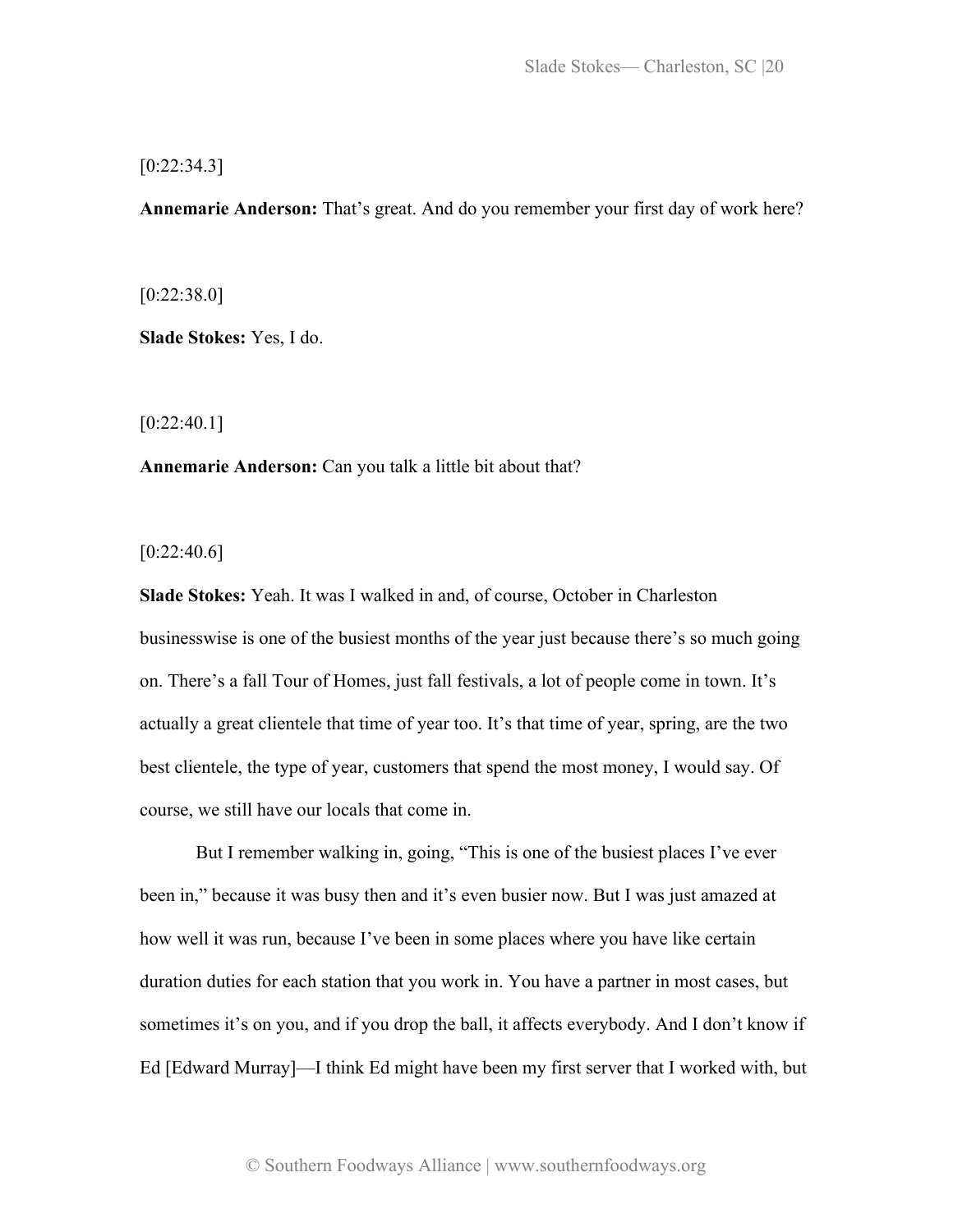I remember him asking me if I was going to be short term or long. I said, "I think I'm going to be long term." Well, it's twenty years later.

 $[0:24:05.5]$ 

**Annemarie Anderson:** That's great.

[0:24:07.7]

**Slade Stokes:** And also it's just the knowledge that everyone had about the dishes and everything, more so than most places that I've ever worked.

[0:24:14.7]

**Annemarie Anderson:** That's great. Well, walk me through a typical day of work right now for you.

[0:24:19.3]

**Slade Stokes:** Okay. Lunch or dinner? Does it matter?

[0:24:22.5]

**Annemarie Anderson:** Both.

 $[0:24:23.6]$ 

**Slade Stokes:** Both?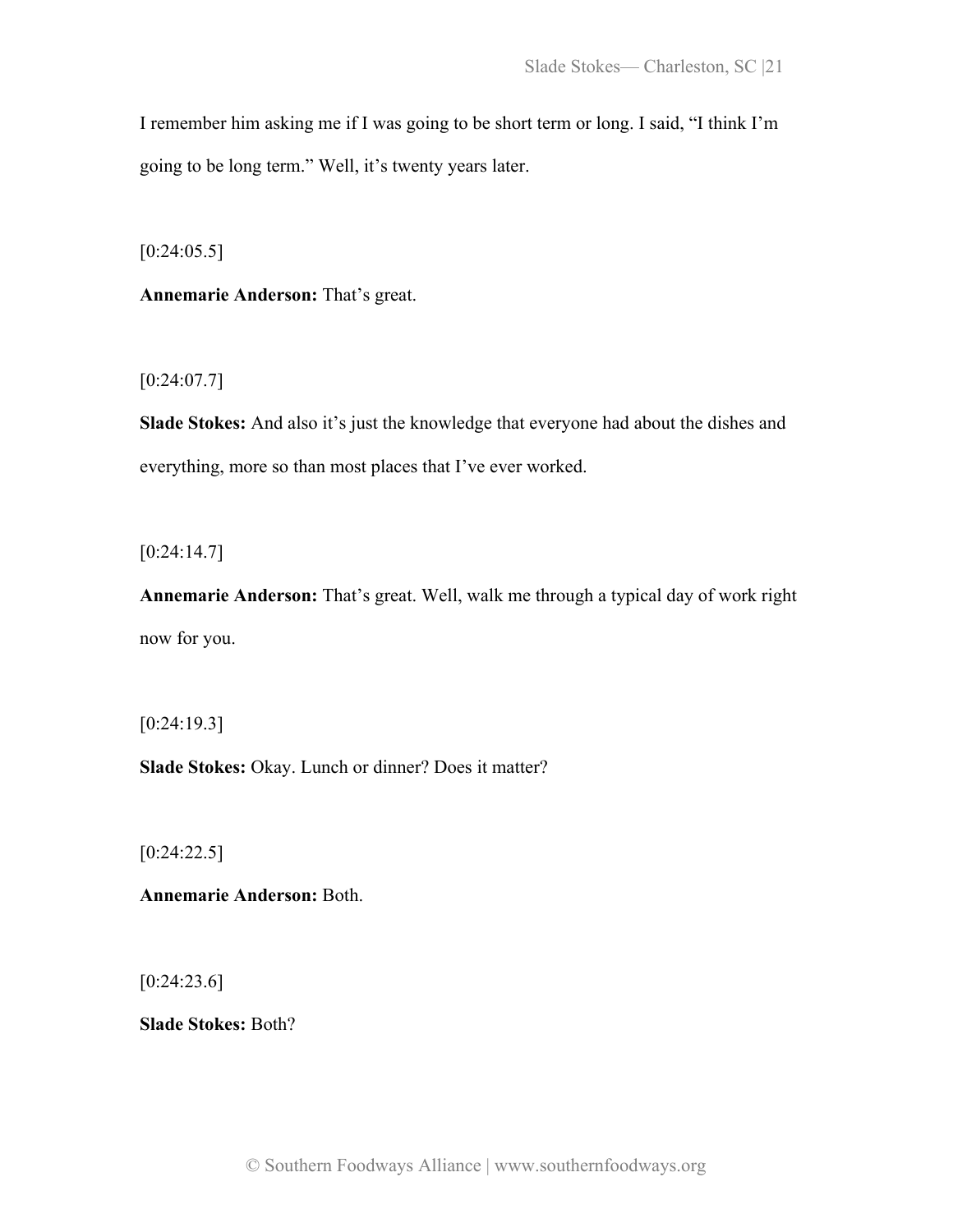#### [0:24:24.2]

#### **Annemarie Anderson:** Why not?

#### [0:24:24.9]

**Slade Stokes:** Lunch, typically I work nights but dinners. Lunches, I'll work Mondays, okay. So I get in a little bit earlier than most because I like setting up my station, doing my opening duties, and have time to chill and relax before the rush. So I will come in. You immediately polish your stations so that just in case you have guests that come in before service, that they see a set-up restaurant. That's the way it should be.

Typically we do that, you know, have some coffee, check to make sure your station is set up properly, just the little things, glasses, the bread plates, the silverware. Check to see what the reservations are like. Typically the host would come in and say, "You're going to have right off the bat a big table," like a ten top, things like that.

And typically Mondays are typically one of the busiest. I kind of sometimes will check how many reservations are on our check, because we always will look and see what we did the previous year, because usually typically that's a great indicator of how many we're going to be doing for the day and just how setting yourself up for either going to be a busy day or slow day.

#### $[0:25:53.3]$

**Annemarie Anderson:** That's really interesting. What about dinner?

 $[0:25:56.2]$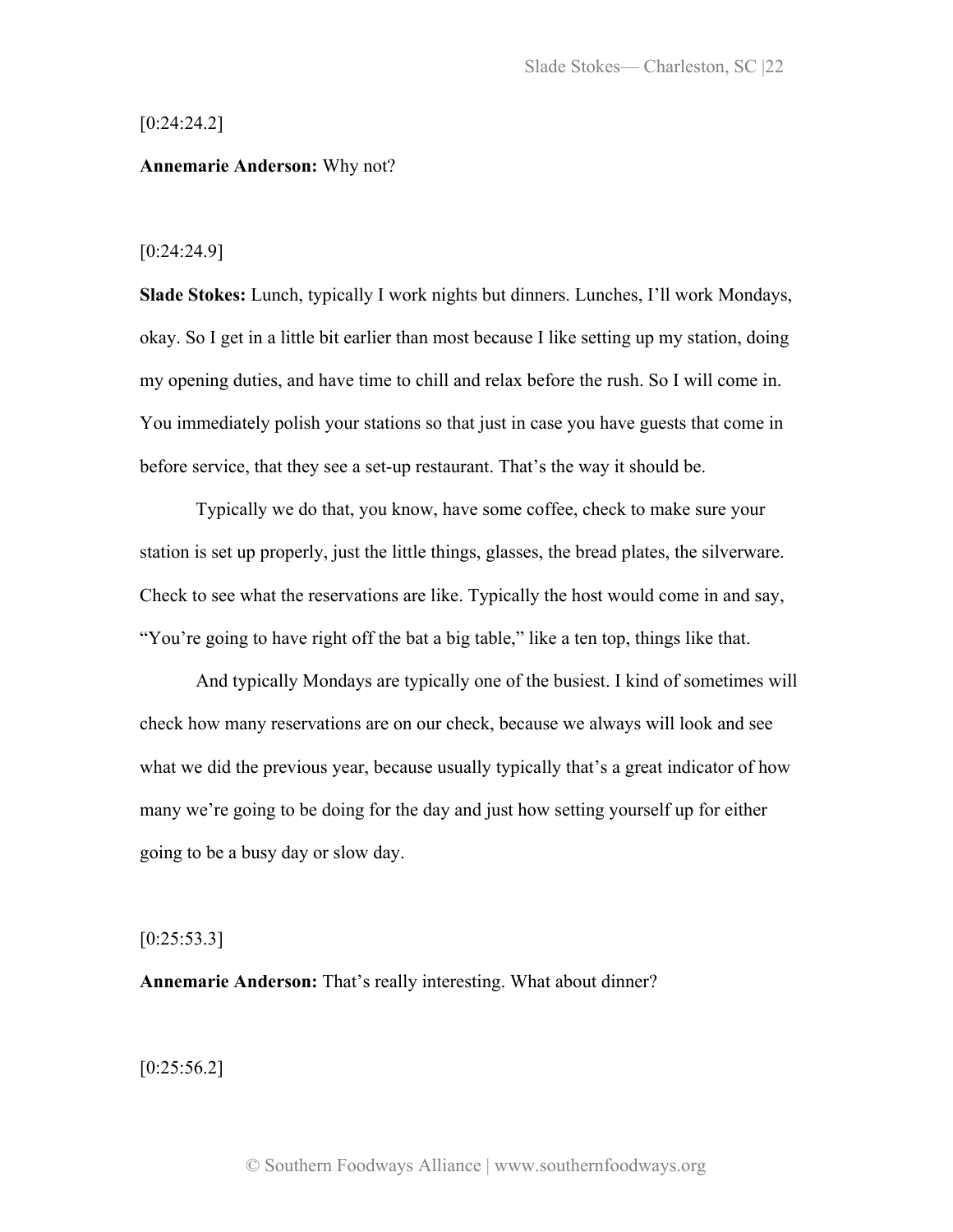**Slade Stokes:** Dinner, again, I come in a little bit early. I fold my linen for service. Everyone has to do that when they come in. I know what station I'm going to be in at dinner. Polish my station. Again, you find out how many reservations, which are usually a lot [Laughter], and what you're going to need in your station set for five sixes, large parties, things like that.

I did leave one thing out at lunch. Toward around 11:15 during the day, around 4:45 during the evening, we go over our specials, so we taste all the specials so you become familiar, if something needs a little more salt, a little more seasoning, and give our feedback to the kitchen about what we think about the specials.

 $[0:26:50.7]$ 

**Annemarie Anderson:** That's great. So talk to me, too, because I'm interested in this, as somebody who works in the dining room and is front of house, you have to deal with customers and guests, but also you have to have a good relationship or some sort of relationship with people who are working in the kitchen.

 $[0:27:07.4]$ 

**Slade Stokes:** Of course.

 $[0:27:08.3]$ 

**Annemarie Anderson:** Could you talk a little bit about that relationship?

[0:27:09.8]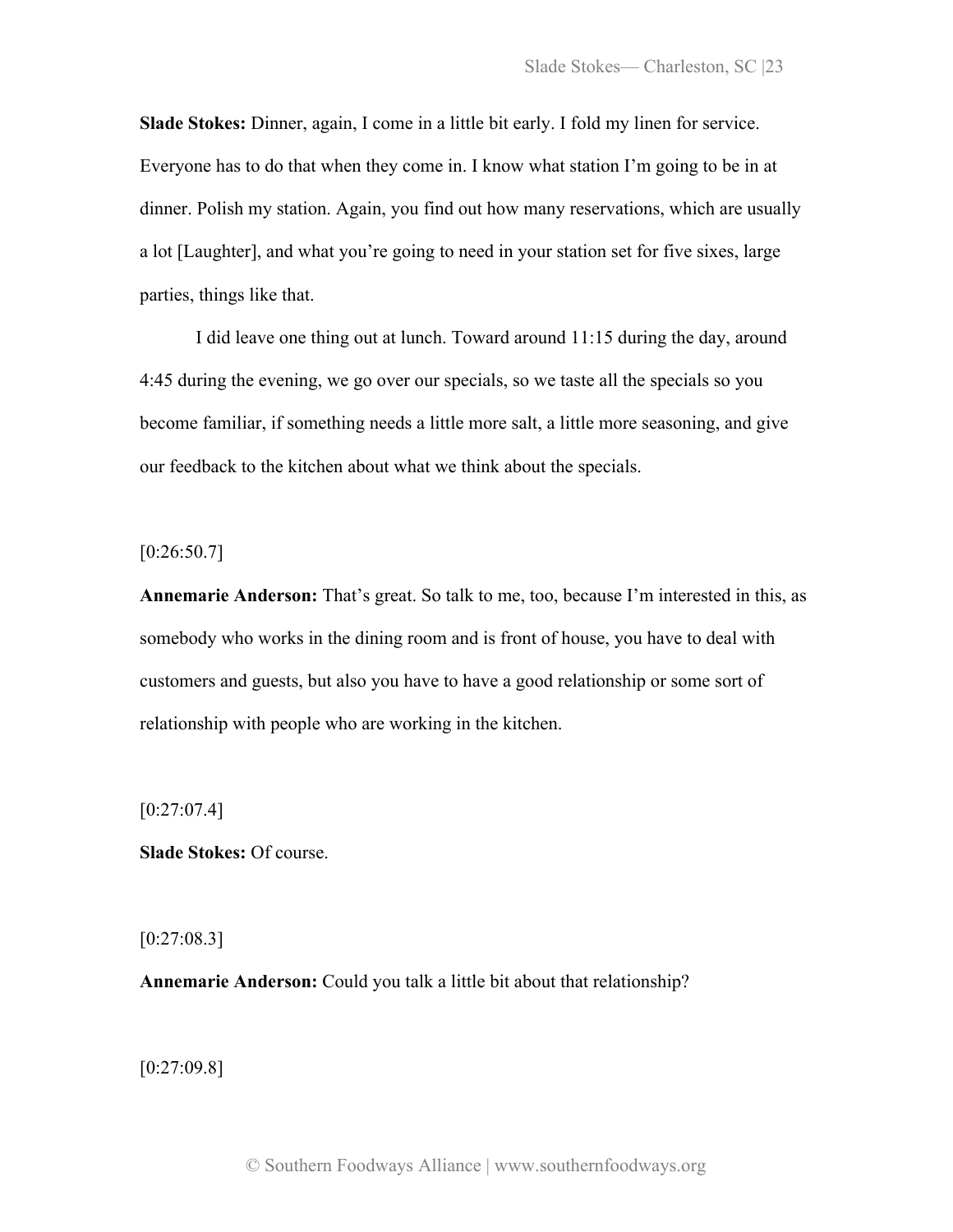**Slade Stokes:** Well, that's another thing I've noticed here at Magnolias, is over the years we have probably one of the best back of the houses ever because we all pretty much get along, as long as we're doing what we're supposed to do, because there's no chef that's really angry unless he or she has good reason to be. If you continually make mistakes, things like that, you'll be called up. They'll make sure that doesn't happen, you know, things like that. But we have one of the greatest kitchen staffs ever. I mean, in the last twenty years, people have come and gone, but it's always been replaced with someone who was just as good or if not better than the previous in their position.

 $[0:27:51.7]$ 

**Annemarie Anderson:** That's great.

# $[0:27:53.5]$

**Slade Stokes:** One thing that I think we do emphasize better than a lot of places, that every position, be it somebody from the GM all the way down to the—not "down to," but including dishwashers or anybody, the back prep, everyone has an integral part to the restaurant, because we're all working together. If you lose one of those, then it's not going to run as smooth as it should, of course.

#### $[0:28:20.5]$

**Annemarie Anderson:** Yeah. Could you go into a little more detail about how you build that communication between front of house and back of house?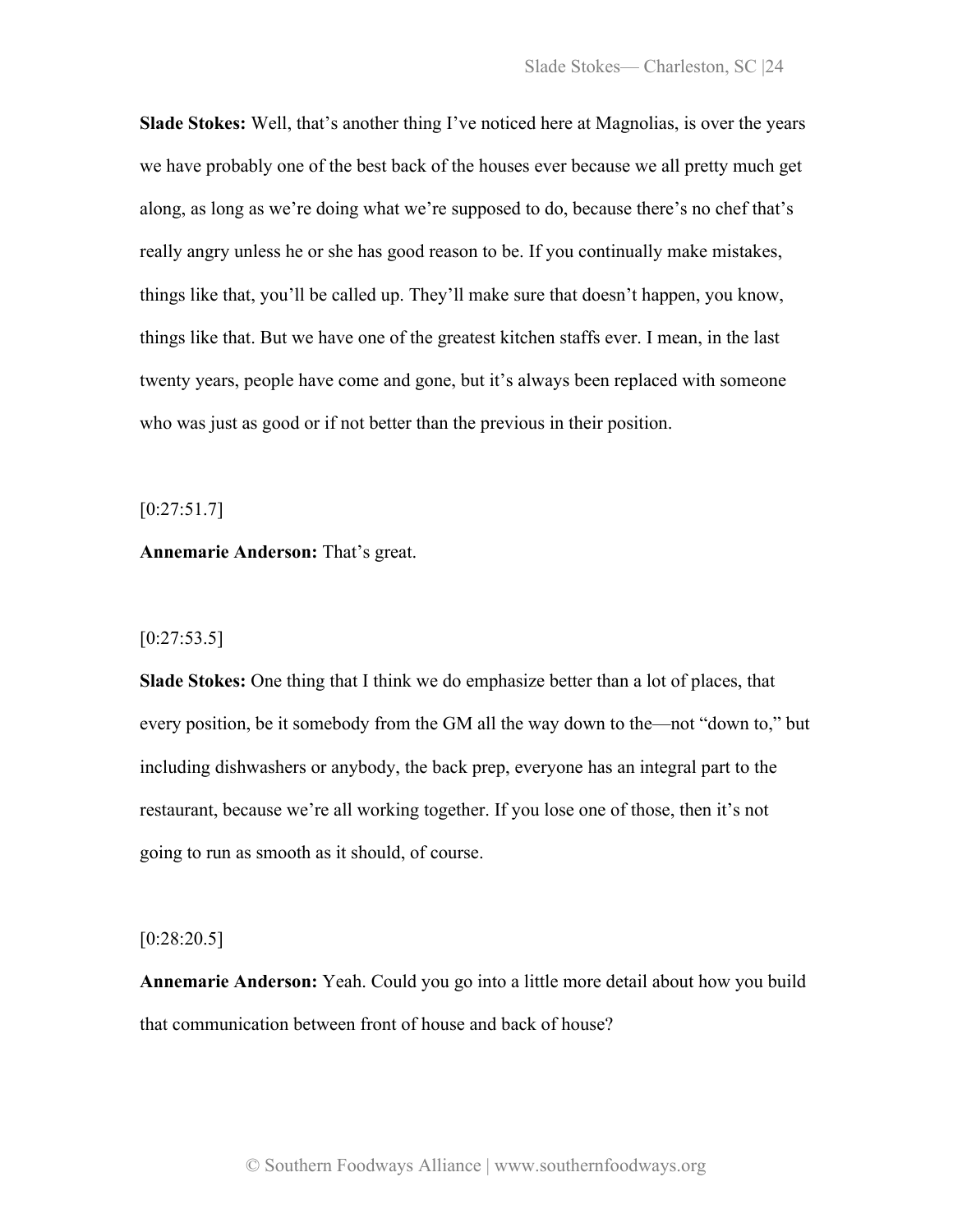# [0:28:25.9]

**Slade Stokes:** Well, it is one of the things that's emphasized by our managers here at Magnolias. Necessarily going directly to the kitchen, we have an expo who runs the basically he's in front of the service line who puts together all the hot food and/or the cold food as well for us to take out. So if we have something, an issue that we need to bring up with a special request or things like that, we go through them, and then they go to the—because we don't want to interrupt the kitchen or the chefs as they're cooking, and we mention to them, and then when they're able to, they mention to the chef certain issues that we might have with a certain guest or a request.

#### [0:29:08.6]

**Annemarie Anderson:** That's great. So I'm interested, because I've heard some other folks say that in their restaurant, like, servers have to be in the expo position like once—

## [0:29:17.4]

**Slade Stokes:** Yeah, we do, we train at that as well, yeah, and it's not the easiest. Probably I find it to be one of the toughest jobs ever, because you know when you're dealing with all the chefs, you're dealing with all the servers, and so we have twelve servers, we have four chefs. And just getting everything together, because you have certain people who have allergies, so you have to make sure those plates are specially marked for certain people, because, I mean, some people will come in, they'll have a list of allergies, and some of them are—I mean, they're bad ones. Your life is in their hands. So you have to make sure everything is done properly.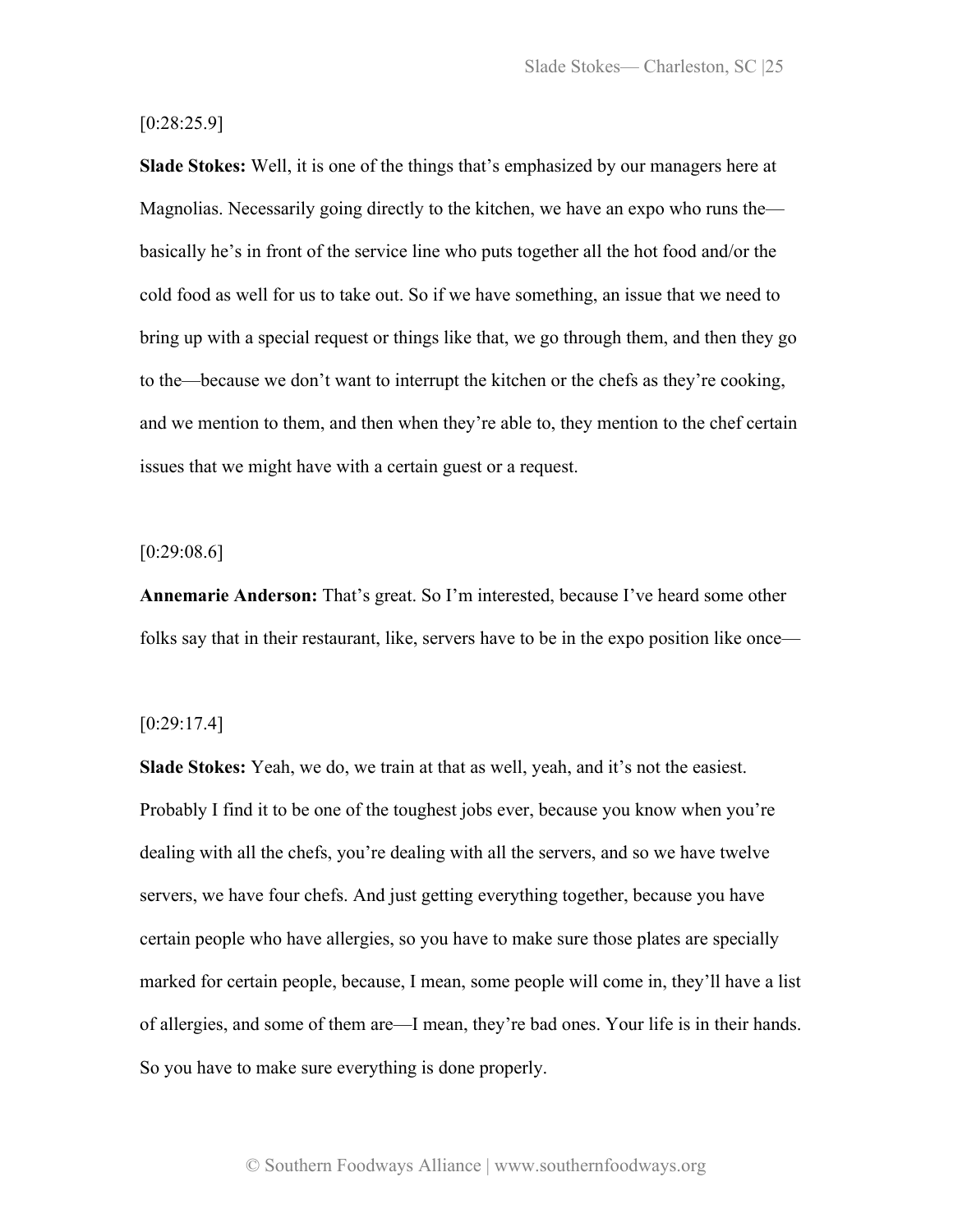[0:29:54.9]

**Annemarie Anderson:** Definitely. So tell me a little bit, too, about the relationship between other folks in front of the house industry, both—I think, the relationship that you have with other servers here at Magnolias, but if you have, you know, relationships outside, just kind of like more in the city of Charleston.

# **[0:30:14.4]**

**Slade Stokes:** Well, I know a number of people over the years that have worked in the industry and have moved on from it. I don't necessarily go out like I used to. I have, of course, a lot of friends here, and I know some at our sister restaurant, Blossom, as well. But outside of that, I've seen some people out and about and I'll just say, "Hey," but we don't necessarily hang out anymore, things like that.

## $[0:30:41.6]$

**Annemarie Anderson:** That makes sense. Let's see. What do you think you would consider the most challenging part of your job and also the most rewarding?

#### $[0:30:51.6]$

**Slade Stokes:** Most challenging. Interesting question. Most challenging. Most challenging aspect is, again, I would say not necessarily the most challenging, but just things that it's the toughest thing to get through to some of the newer people is the aspect of time management and just doing less steps, do multitasking as much as you can versus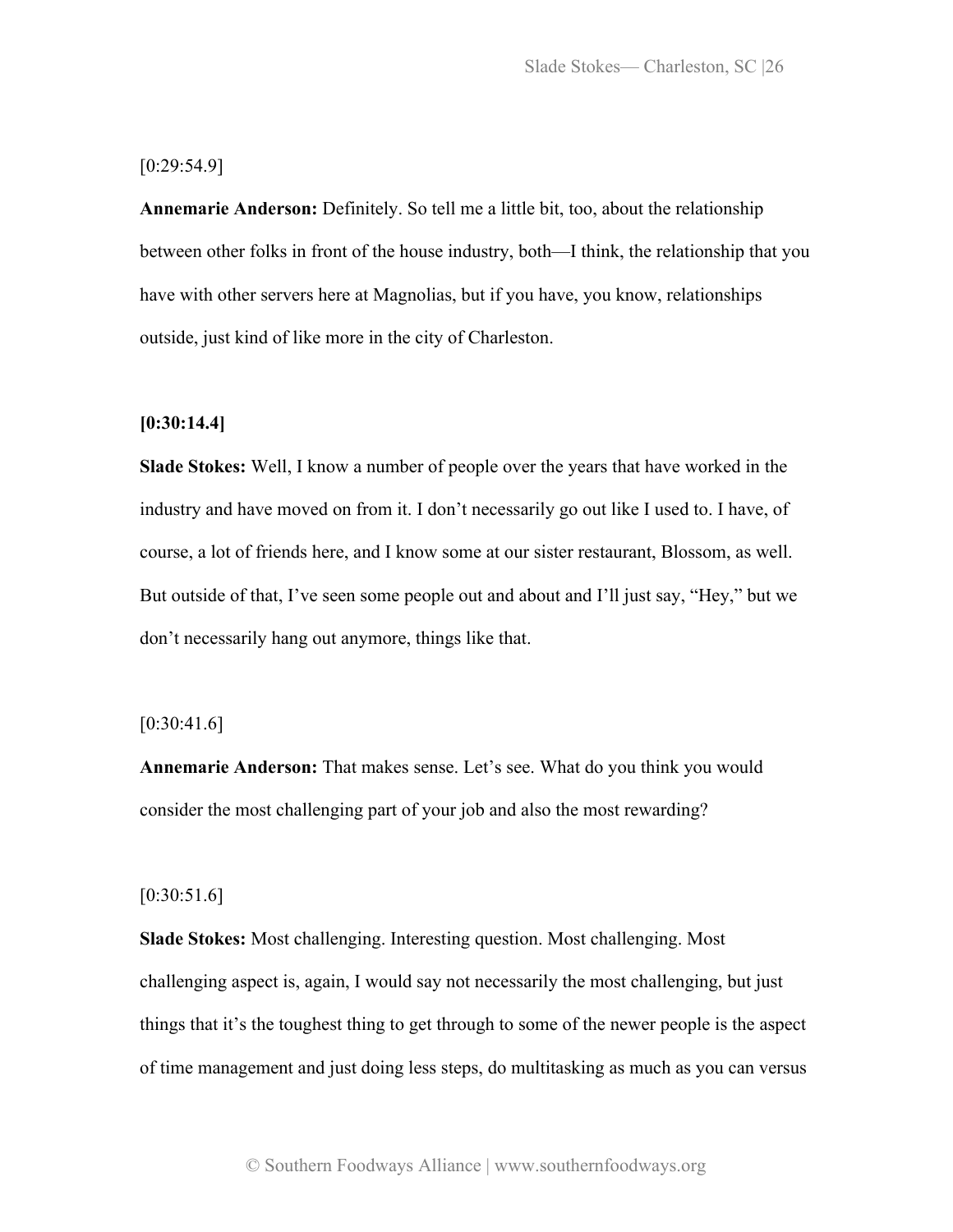otherwise you're going to be worn out by the end of the shift. Okay. Most rewarding is always giving our customers a great time, a great experience, and a reason to come back.

#### [0:31:40.1]

**Annemarie Anderson:** Definitely. That's great. Well, you've been kind of talking about this, and everybody else I've interviewed so far has, too, just the sheer physicality and also kind of the mental and emotional labor it takes to do your job. Could you kind of talk about that, talk about the support it takes for you to kind of like do this job and to continue doing it for like a long period of time?

#### $[0:32:07.2]$

**Slade Stokes:** Yeah. Well, you've got to stay positive, because sometimes you will have shifts where—I mean, I would say most people are very nice, but you will get those night shifts where you have just people that you just you can't please anybody sometimes, and then that becomes very frustrating. And that's when you still smile and you still do what you can, and if you can't and if you see that there is a problem, that's when you grab the manager and see if they can rectify any issue. And some people you just can't please. That can be very frustrating.

#### [0:32:43.1]

**Annemarie Anderson:** I bet, definitely. And what about—I mean, I found it really interesting and notable that here at Magnolias there are a lot of people who have worked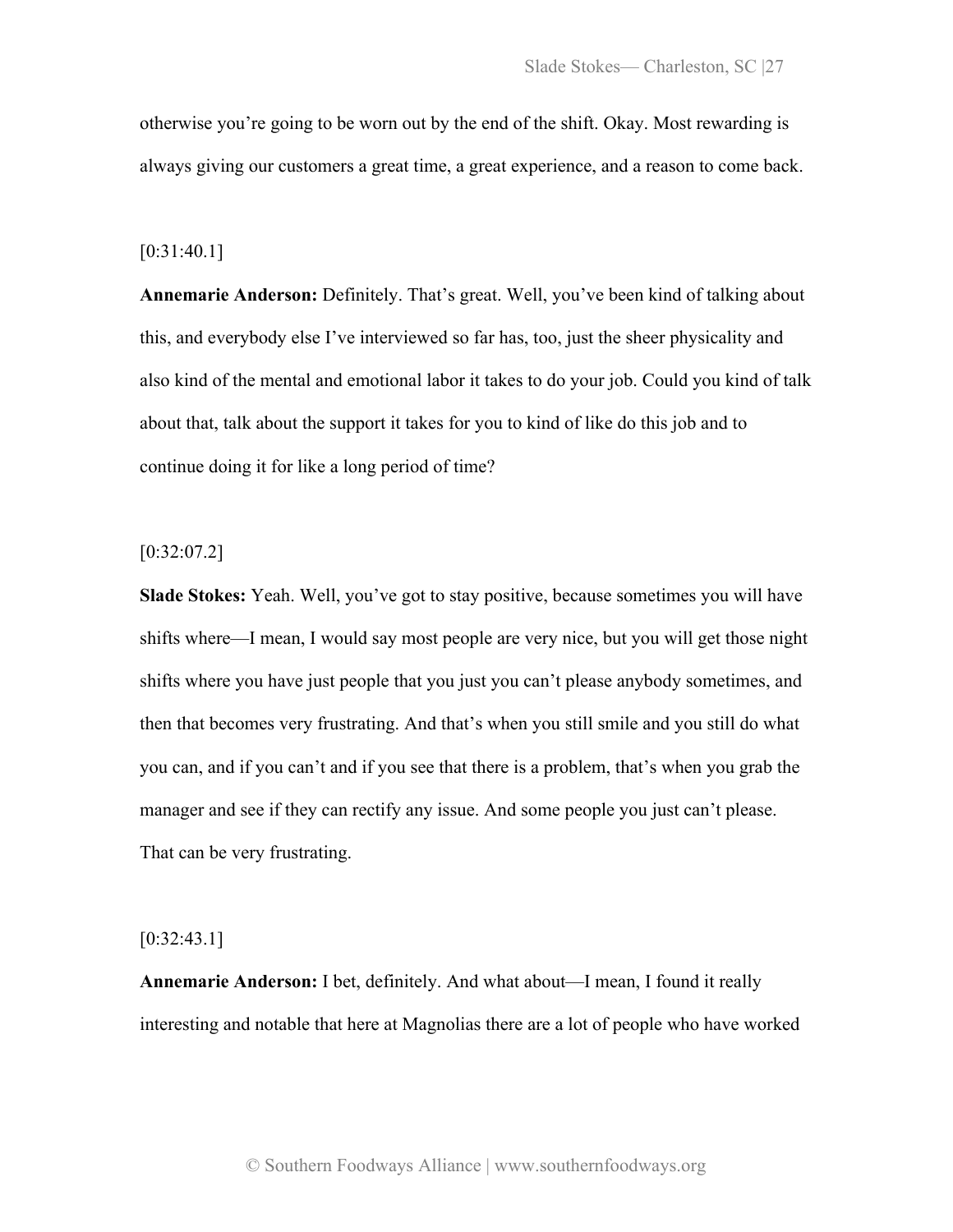here for a long time. Why do you think—I mean, what is it about this environment that allows for that to happen?

#### [0:33:01.1]

**Slade Stokes:** One reason, we have a great GM and great management. Diane Howard, she's been here sixteen years, which that's a long time for manager. And typically I would say Magnolias probably has the least turnover than any other place I've worked at, just because, well, again, even though we do complain, because that's what servers do, it is run better than, I would say, and the company itself is run better than most. It's just because they train you well. They're fair. If you do mess up, they will give you another chance, but, again, they're fair. You just have to stay on your toes and to make sure that you do.

#### [0:33:47.3]

**Annemarie Anderson:** That makes sense. So another question I kind of have, well, you were talking about—so this is interesting, because I thought about this as a silly thing to ask, but I think it's actually something that is of value to talk about. Talk about transportation and kind of the city's response to—

#### $[0:34:06.2]$

**Slade Stokes:** Yeah. Well, the city's response has not been great. I mean, they have done the HOP aspect, where it is a park-and-ride, basically, and it's free, which is great, but they have one. I mean, you have restaurants are opening every single day, and, of course,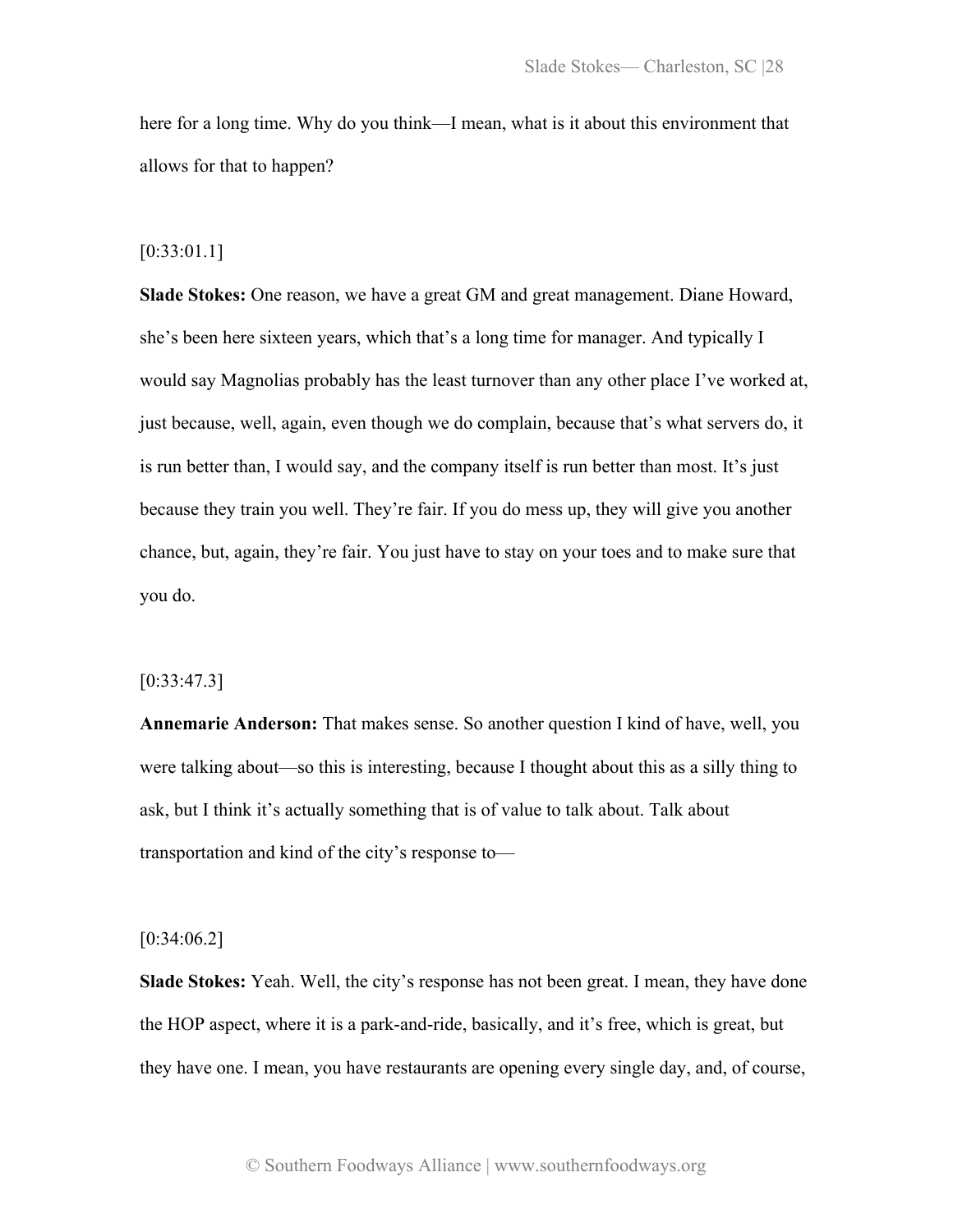some are closing every single day too. But the city, they could do more for the food and beverage staff for parking, at least give us, like, deals in the parking garages, as opposed to paying full price, you know, just show a ticket stub, things like that, because we're providing a service to the guests that come to Charleston and making sure they want to come back and spend more money and pay more taxes of the hospitality tax, which they love getting. I think they could do more for the food and beverage industry in this city.

[0:35:00.7]

**Annemarie Anderson:** Definitely.

 $[0:35:02.3]$ 

**Slade Stokes:** And not necessarily food and beverage, but people work in offices downtown. I mean, parking is, I know, limited, but we deserve—I mean, I know we're catering to the tourists and everything, and it's great that you're giving them the free rides for the buses and things, the CARTA thing, and we have that one parking lot, which is great, but, again, they could do more for parking especially, because it can be up to almost \$20 a shift, okay, if you park in the parking garage. That's ridiculous. I mean, if you have five, six shifts, that's four, five thousand dollars right there a year that you're paying. That's crazy.

 $[0:35:57.3]$ 

**Annemarie Anderson:** That's a lot of money.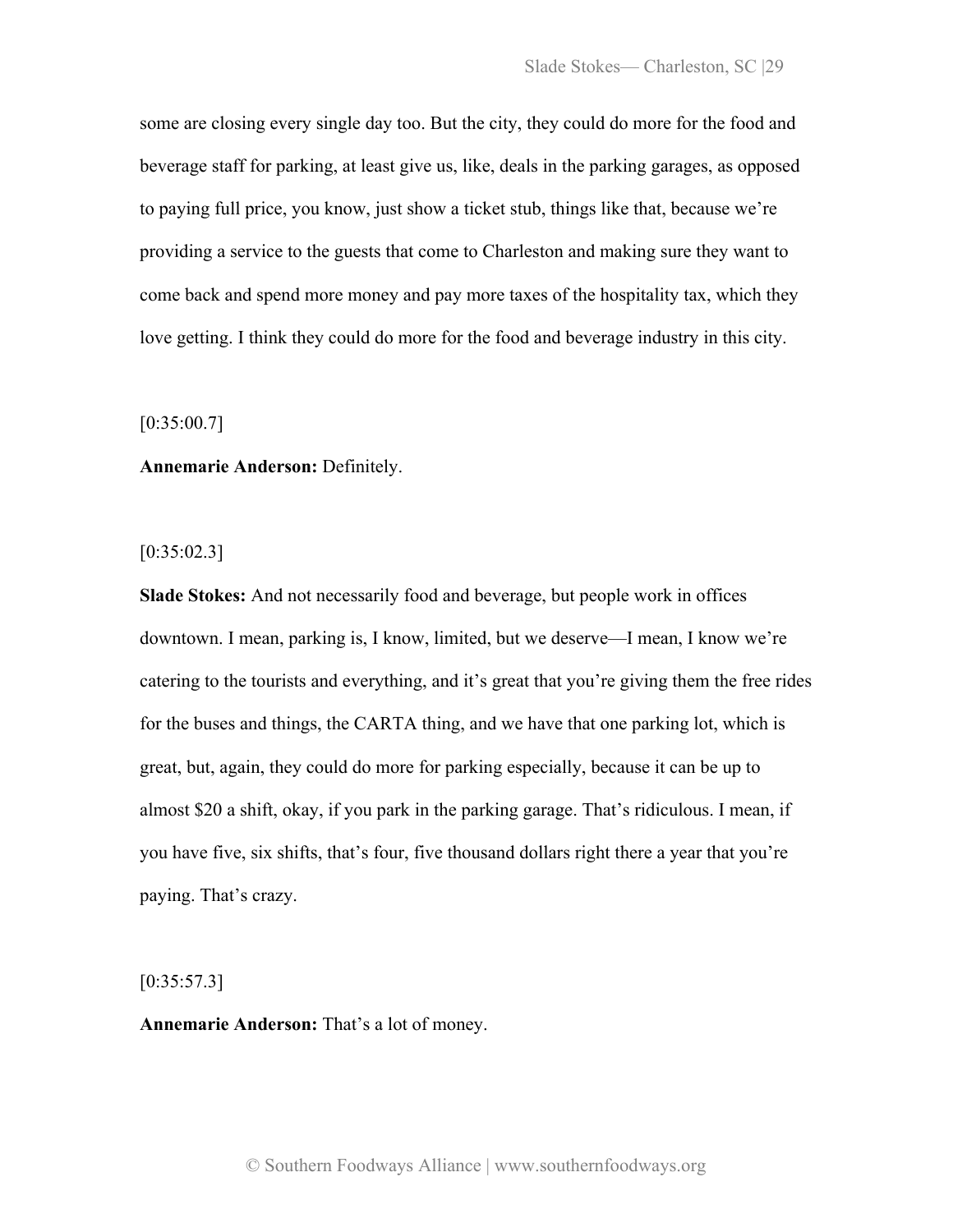$[0:35:58.3]$ 

**Slade Stokes:** I mean, I, personally, at the moment I don't own a car. I mean, I'll do Uber, but I can do Uber back and forth, as long as it's not surging, of course, and it'll be cheaper. Because I live ten minutes from downtown, it'll be cheaper than me driving a car downtown and parking.

[0:36:13.2]

**Annemarie Anderson:** Yeah. That's really interesting.

 $[0:36:15.5]$ 

**Slade Stokes:** Yeah. I mean, they also have, you know, with the parking, too, even for the guests, they changed this a couple years ago, where they check meters until 10:00 at night, which is crazy. It's crazy for my guests to have to get up and leave the dining room to go feed their meter. Anyway, that's—I can feel my vein coming out [unclear].

 $[0:36:32.1]$ 

**Annemarie Anderson:** I'm sorry. I got you upset. [Laughter]

[0:36:33.9]

**Slade Stokes:** Yeah, I know. [Laughter]

[0:36:34.9]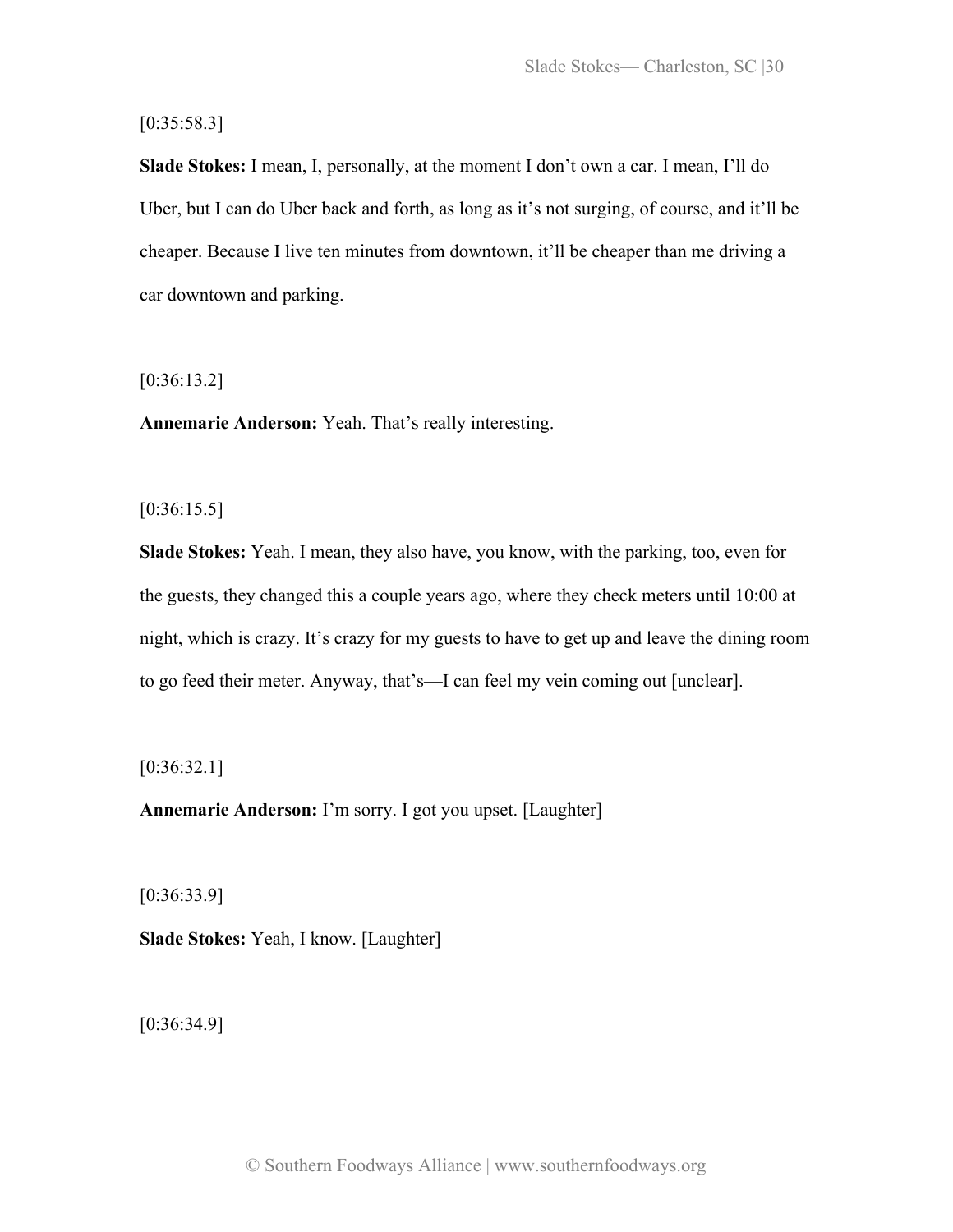**Annemarie Anderson:** There was a lady I talked to yesterday said the same exact thing about customers having to get up and go pay—

[0:36:41.3]

**Slade Stokes:** Yeah, it's just ridiculous for them to have to do that. I mean, they don't even—they stop at 8:00 o'clock in New York City.

 $[0:36:46.7]$ 

**Annemarie Anderson:** That's interesting.

 $[0:36:48.6]$ 

**Slade Stokes:** I know. That's crazy. I mean, they used to do it at 6:00. Six I can understand, even 8:00 o'clock maybe, but 10:00? Really?

[0:36:54.7]

**Annemarie Anderson:** Interesting. Well, tell me a little bit—so we were kind of talking about this, but how does the tourism industry here in Charleston impact your job?

[0:37:03.9]

**Slade Stokes:** Of course, they have helped pay for the house that I bought in the early 2000s. The tourist industry since I started, you know, in college, we used to have, for example, summertime, we used to slow down quite a bit. Not anymore. We still, of course, remain busy. It's a different clientele, of course, a lot of families that are great.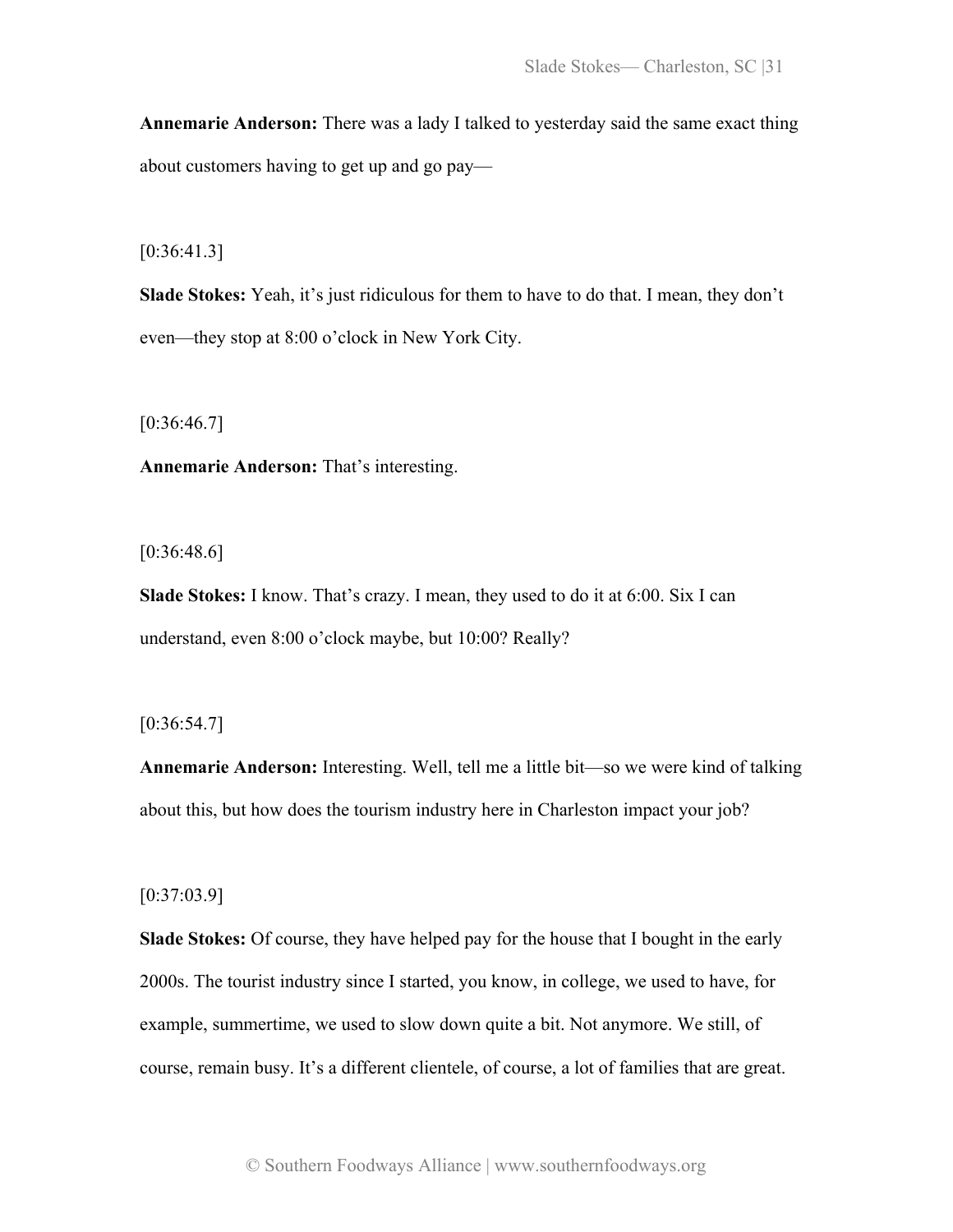[Laughter] And it's just the whole industry, I mean, Charleston becoming the number one place to visit in the world, in the country. It's increased. I mean, it's crazy the amount of people that are in town, that come into town these days. And we appreciate it.

 $[0:37:48.5]$ 

**Annemarie Anderson:** I bet.

 $[0:37:50.0]$ 

**Slade Stokes:** But, again, they need to slow down on some of that development, too, because it's nice that they're building hotels and restaurants, but where are your workers going to park and/or live? Because there's no affordable housing, things like that downtown anymore, because everything's—you know, the gentrification of the city, particularly in the last ten years.

[0:38:12.1]

**Annemarie Anderson:** I mean, I think this is interesting because, like you said, this has allowed you to buy a house.

[0:38:19.5]

**Slade Stokes:** Yeah.

[0:38:20.3]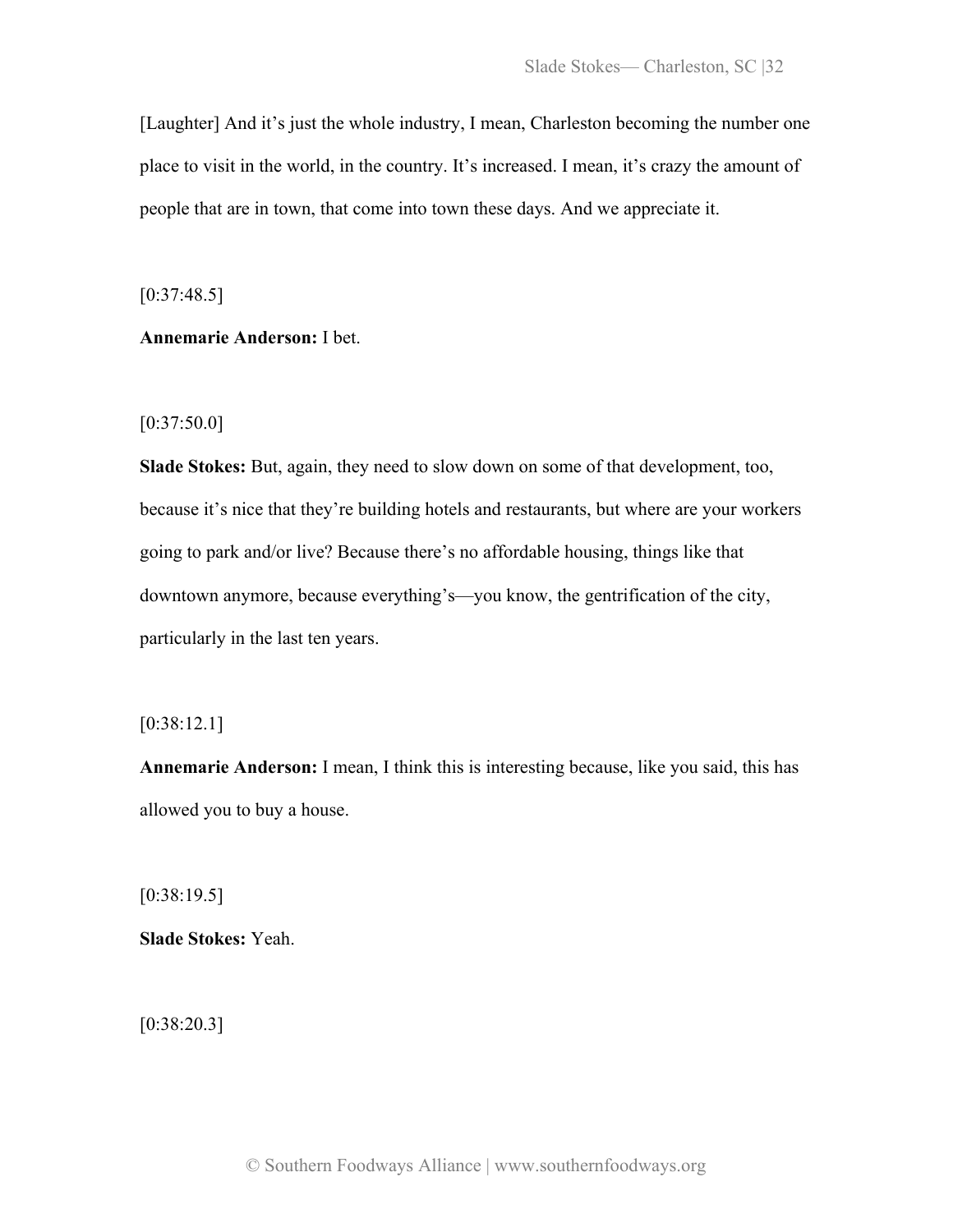**Annemarie Anderson:** But, I mean, do you know if, like, in your experience or seeing other people kind of struggle because of this gentrification, people who are working in the [unclear]?

# [0:38:30.0]

**Slade Stokes:** If you wanted to live close to your work downtown, to any restaurant downtown, you would have to get multiple roommates just because rent is so high. I mean, a number of them, of course, live West of the Ashley where I live or on James Island or in Mount Pleasant, which is not the cheapest either there, actually, but most people have roommates. And if they don't, then they will struggle. You will struggle, yeah.

# [0:38:51.4]

**Annemarie Anderson:** Yeah, I'm sure. So talk to me a little bit about—so this is a little more of a thinking question, I guess, but I'm interested in people's kind of approach to hospitality, their kind of theory or belief in it and how that's kind of evolved since they've worked in this industry. Could you tell me—I mean, I think that there might be a distinction or people have been drawing a distinction between service and hospitality. Could you talk a little bit about your definitions for both of those terms?

 $[0:39:21.5]$ 

**Slade Stokes:** That *is* a good question. Service. Well, service, what I do, it's my philosophy, or other servers, is when a guest sits down, I want to be there for them when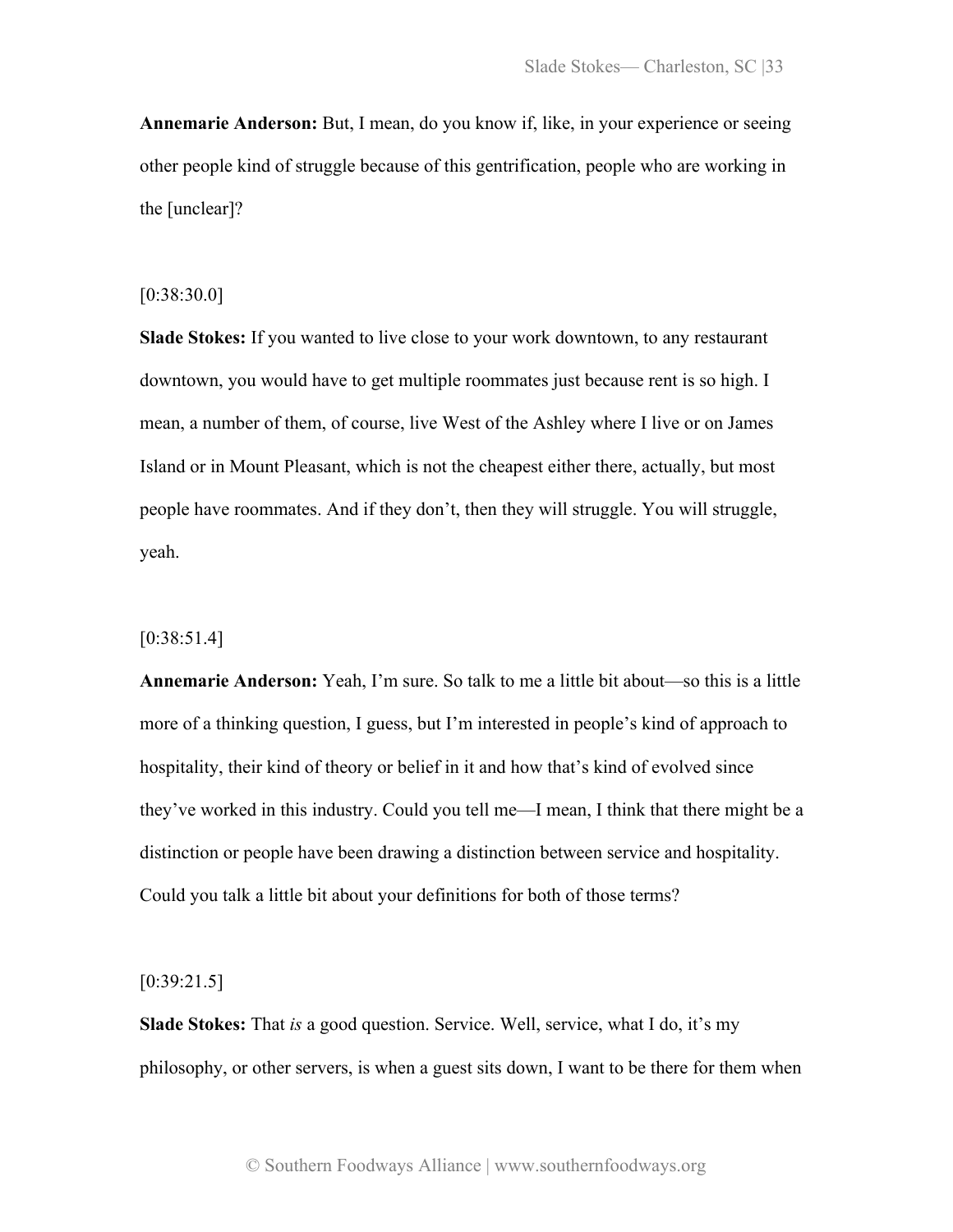they need me, but I don't want to be one of those ones that hover and just continually talks, you know. I try to, if you see that something needs to be done, you do it without asking. You don't say, "Would you like more coffee?" You go get the coffee, you know. If you see the water's almost empty, you just fill the water. You don't say—you know. Just get things done without asking, because, it always, I mean, it's a small thing but it always impresses. Like, "I need more. Oh, I already got that. Oh, you already did it. Oh." Things like that.

Because I like service, when I go out, not that I go out a lot anymore, but, I mean, I judge and see. I can see servers just wasting so many steps, and things like that. I try to anticipate what the guest needs as opposed to asking, "What do you need?" And for hospitality, I just try to make everyone feel at home, just try to be nice.

 $[0:40:29.7]$ 

**Annemarie Anderson:** That's great. How do you do that?

#### [0:40:32.2]

**Slade Stokes:** I don't know how I do it. I just try to be just very nice. I mean, even if it's a difficult table, I just smile, because you can get a lot more—you know. I mean, there are certain times actually where I have had some of the managers say, "Okay, this is going to be a difficult table. Turn 'em," and I do because I'm nice. I just pour it on. I just try to be, you know, cordial, talkative. If I can see they don't want to talk, then I will push back. Obviously, if they want to, I'll just find out about them, where they're from, if they're from local or if they're not. If they've had to wait longer for their reservation, I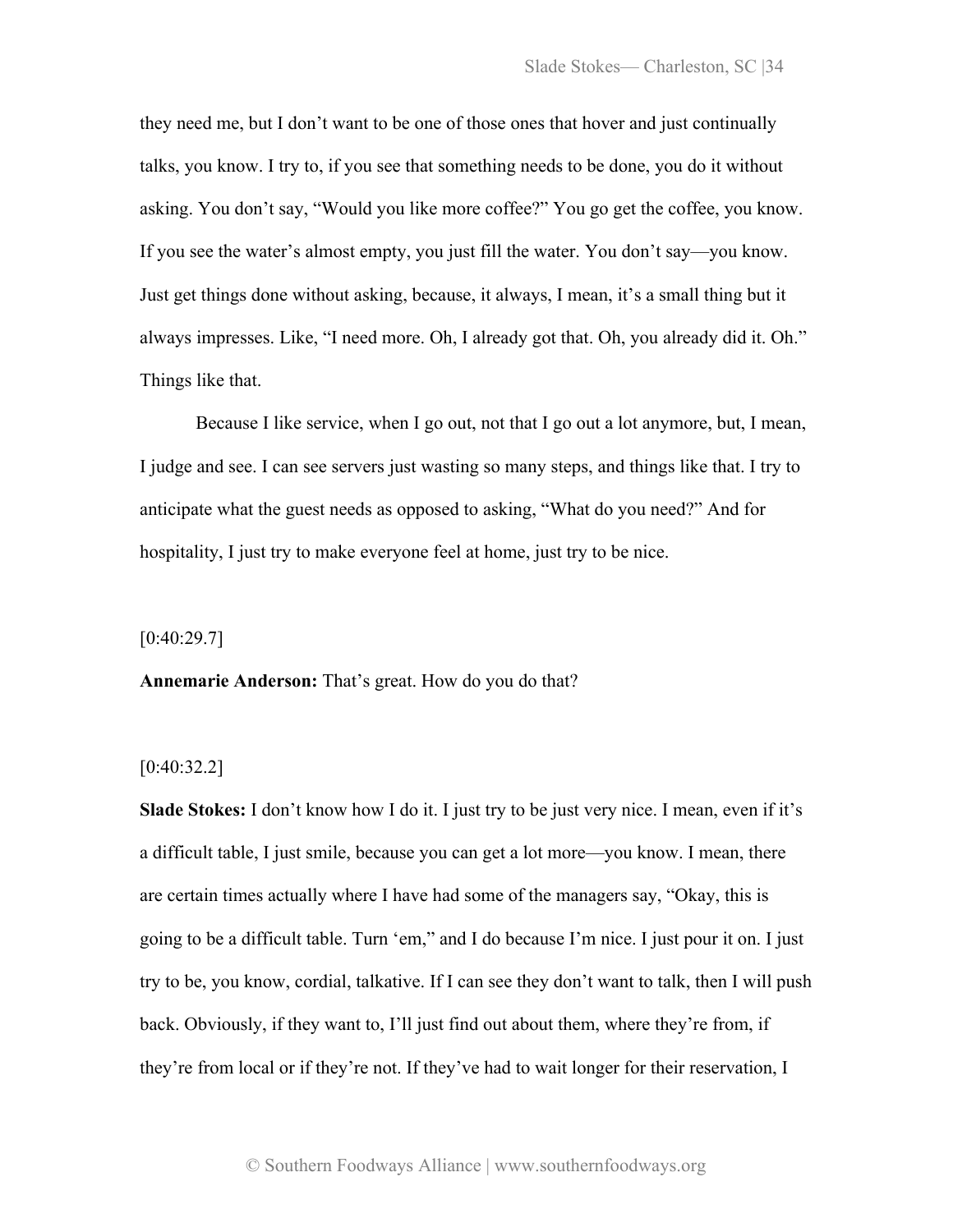try to get there immediately, smile, and say, "I'm sorry you had to wait," and just try to make them feel at home.

 $[0:41:26.3]$ 

**Annemarie Anderson:** That's great. Well, talk to me, too, a little bit about—well, I mean, how have you kind of—how has your ideas about hospitality or service or your job and the way you approach that, how has that changed, if it has, since you began?

 $[0:41:42.6]$ 

**Slade Stokes:** I don't know necessarily if it has changed, because I just try to be—I mean, I was raised in the South. It's just the way I was raised. I mean, I've had people say, "You don't have to say 'Yes, ma'am' or 'Yes, sir.'" It's like, "I'm sorry, that's just the way I was raised." I was raised to respect other people's feelings and just try to be a good person.

[0:42:08.9]

**Annemarie Anderson:** That's great. Well tell me a little bit about—so we talked about kind of the tourist industry, but I'm interested in, too—like, tell me about some of your regulars.

 $[0:42:19.0]$ 

**Slade Stokes:** Some of the regulars that I have? Unfortunately, I mean, I'm always really good with faces, but I'm terrible with names. I figured it out last year, actually, over the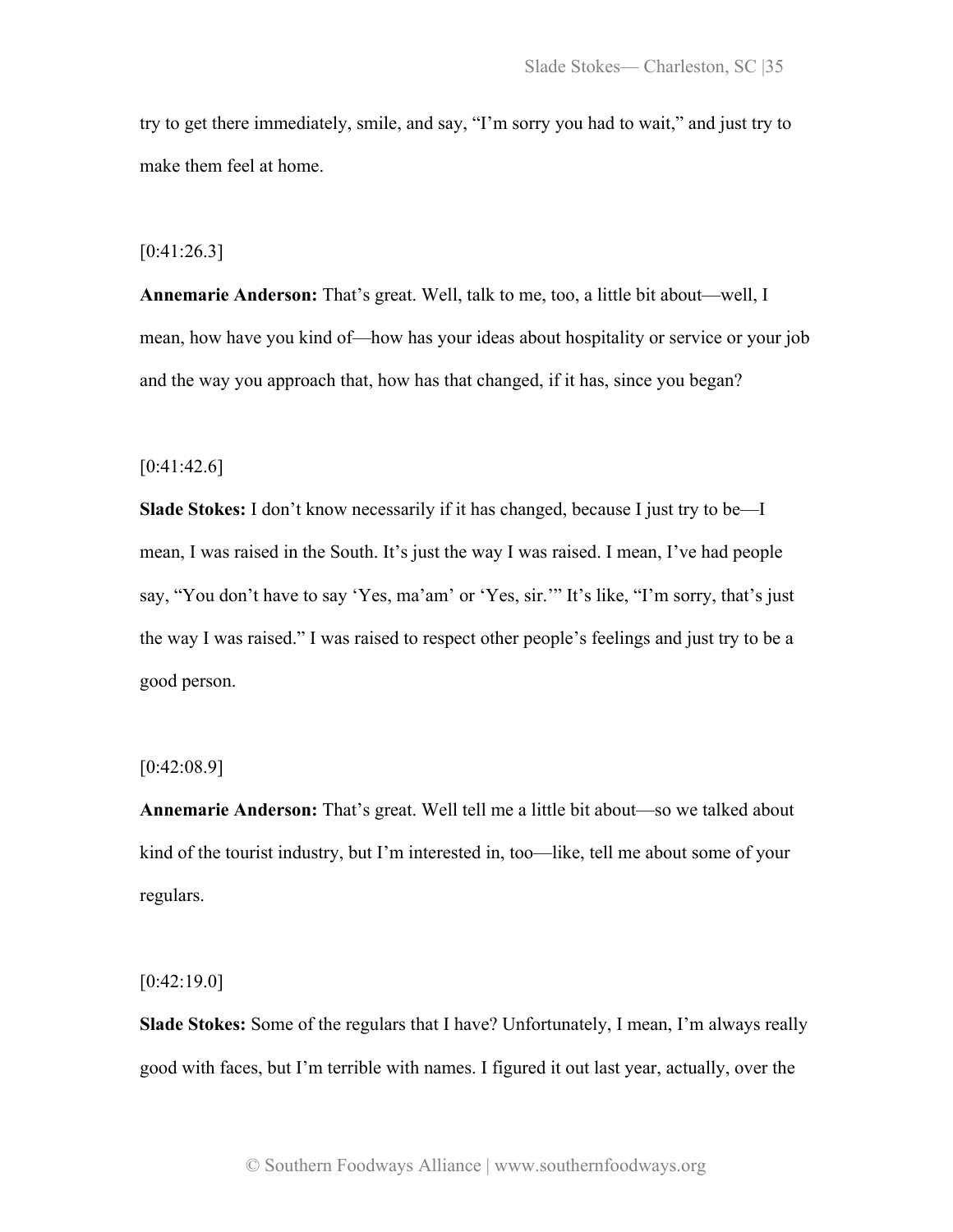nineteen, eighteen years at the time I have worked here, I've waited on over 100,000 people.

[0:42:19.0]

**Annemarie Anderson:** Wow. That's a lot.

[0:42:38.6]

**Slade Stokes:** So with my regulars and stuff, I kind of will recognize them once they sit down. They give you those little sheets for requests made, and I have this one gentleman that comes in, he should be coming in sometime this month, he's a doctor out at the Seabrook, and he always leaves me a \$100 bill.

 $[0:42:55.5]$ 

# **Annemarie Anderson:** Wow.

 $[0:42:56.6]$ 

**Slade Stokes:** Yeah, always. And in the past couple years, of course, I can't remember his name, but once I get that little sheet, I'll go, "That's him." But, yeah, I'll have families that come in every year to visit Charleston that will request me, and I try to remember them all. [Laughter]

[0:43:15.2]

**Annemarie Anderson:** That's okay.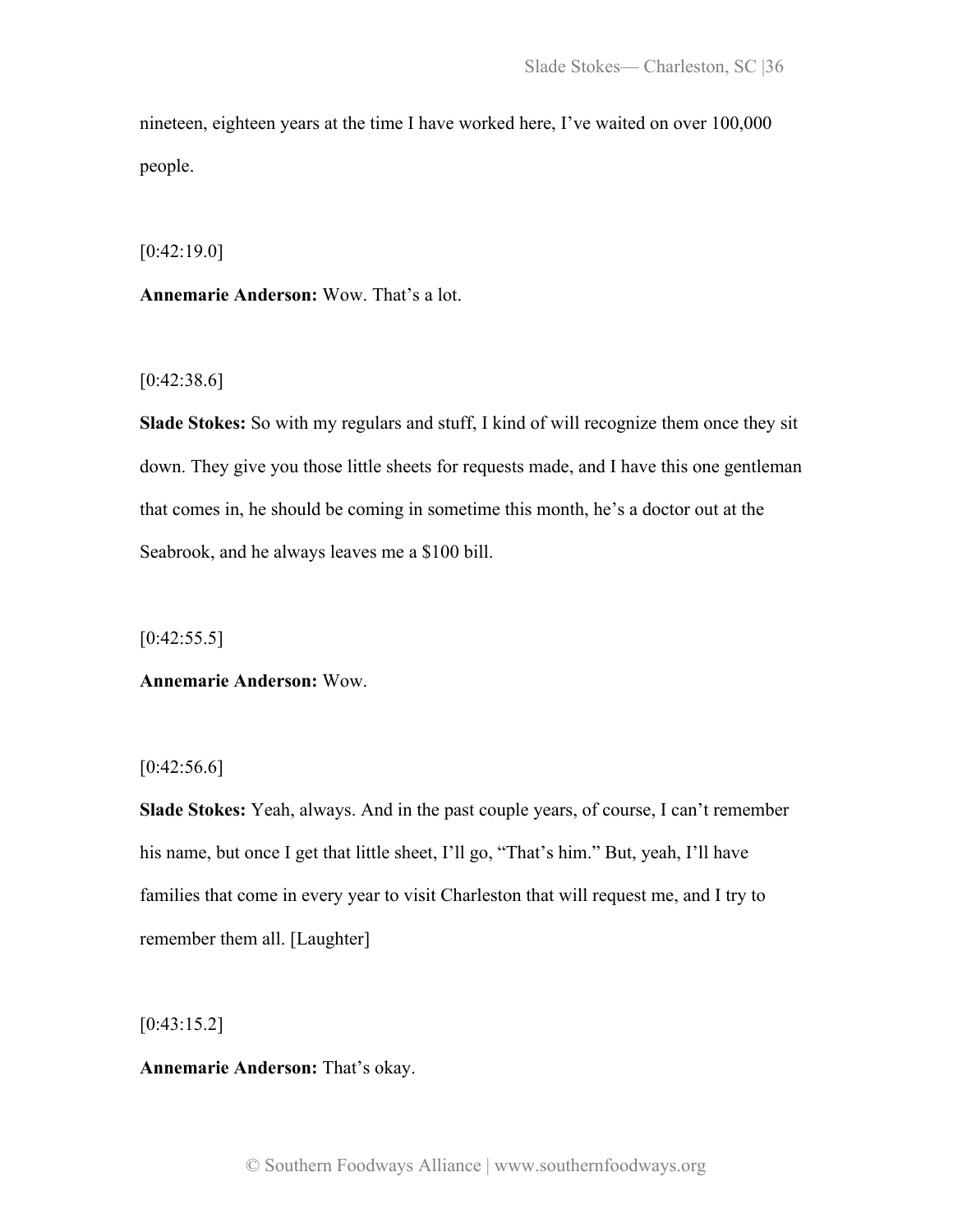# $[0:43:16.7]$

**Slade Stokes:** I mean, you talk to Ed, and Ed has in his—did he show you? In his wallet, descriptions and names of people that—because he's been here almost since we opened, of people that request him constantly. And we have that all the time with servers that have been here a while who request the same server over and over again.

 $[0:43:33.5]$ 

**Annemarie Anderson:** Yeah. I mean, how does that make you feel as a person who does this job?

[0:43:39.2]

**Slade Stokes:** Well, it makes you feel good, you know. The people will come back and they request you, because you know you're doing your job. You're giving them another reason to come back. That's what we try to do, is just to try to make sure you'll remember us when you leave. You'll remember Magnolias and it will be at the top of your list. And we're actually in the book *1,000 Places to Go Before You Die*.

 $[0:44:01.4]$ 

**Annemarie Anderson:** That's cool.

[0:44:02.9]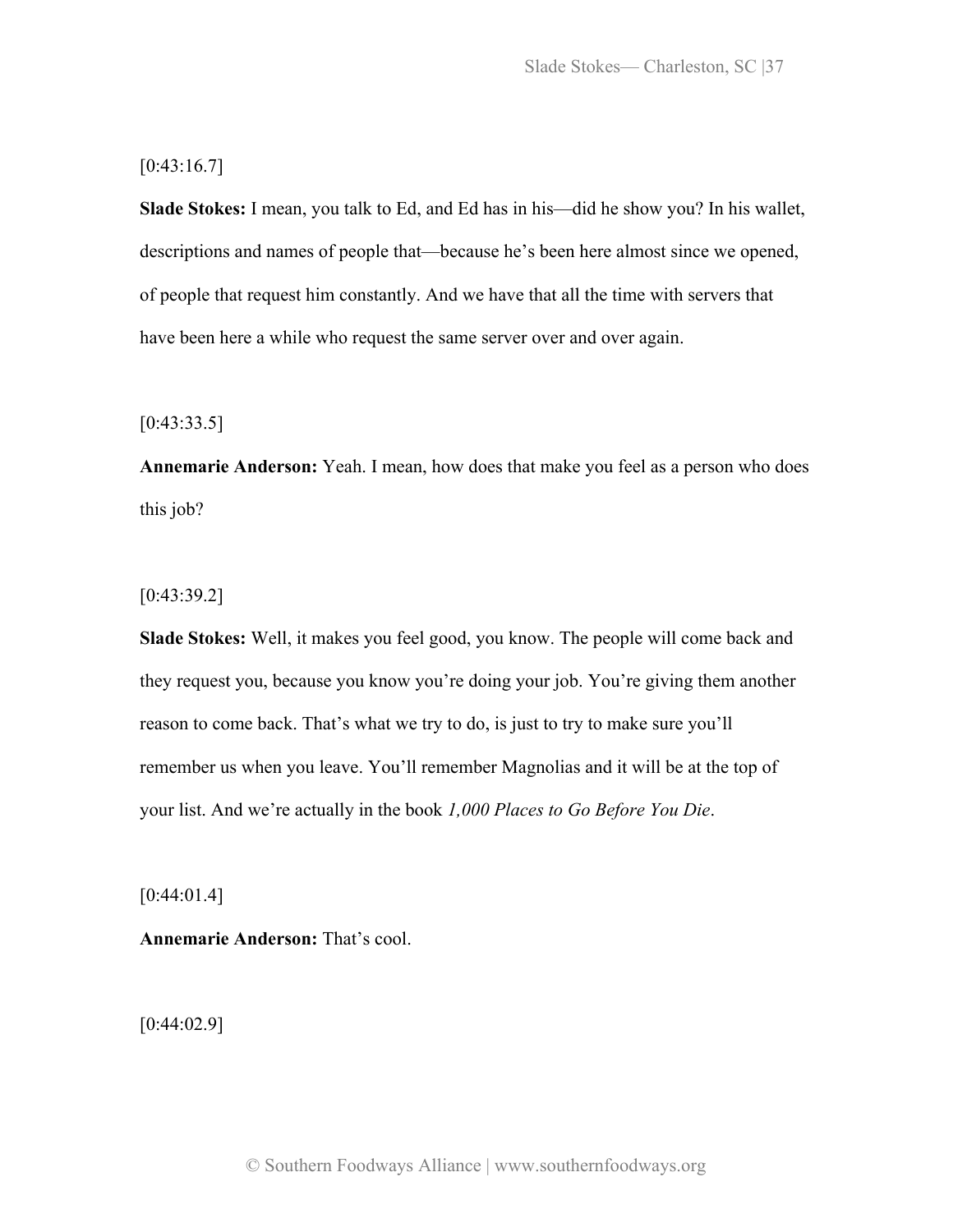**Slade Stokes:** You can see it downstairs, actually. You see it right there in front of the restrooms as you go down the stairs. It's right there on there. It's a plaque. It's right in that book, too. I think we're the only restaurant in there.

# [0:44:14.2]

**Annemarie Anderson:** Oh, that's cool. That's interesting. So, well, tell me a little bit let's see. I think I'm almost done with my questions. But I guess this another one of those kind of big thinking questions. But what are some of the most important lessons you've learned since you've started this job?

 $[0:44:36.2]$ 

**Slade Stokes:** Patience. It's one of the things my mom always taught me, "Patience is a virtue," of course. Okay. Repeat the question again. [Laughter]

## $[0:44:56.6]$

**Annemarie Anderson:** What are some of the most important lessons you've learned since you've been serving?

## $[0:45:00.2]$

**Slade Stokes:** Just, you know, how to get along with people is, I guess, the best thing, one of the biggest things, is because just the diverse people that you work with, just everyone. We are one big dysfunctional family in most restaurants, where we pretty much look out for each other and just get along with people. I mean, that's one of the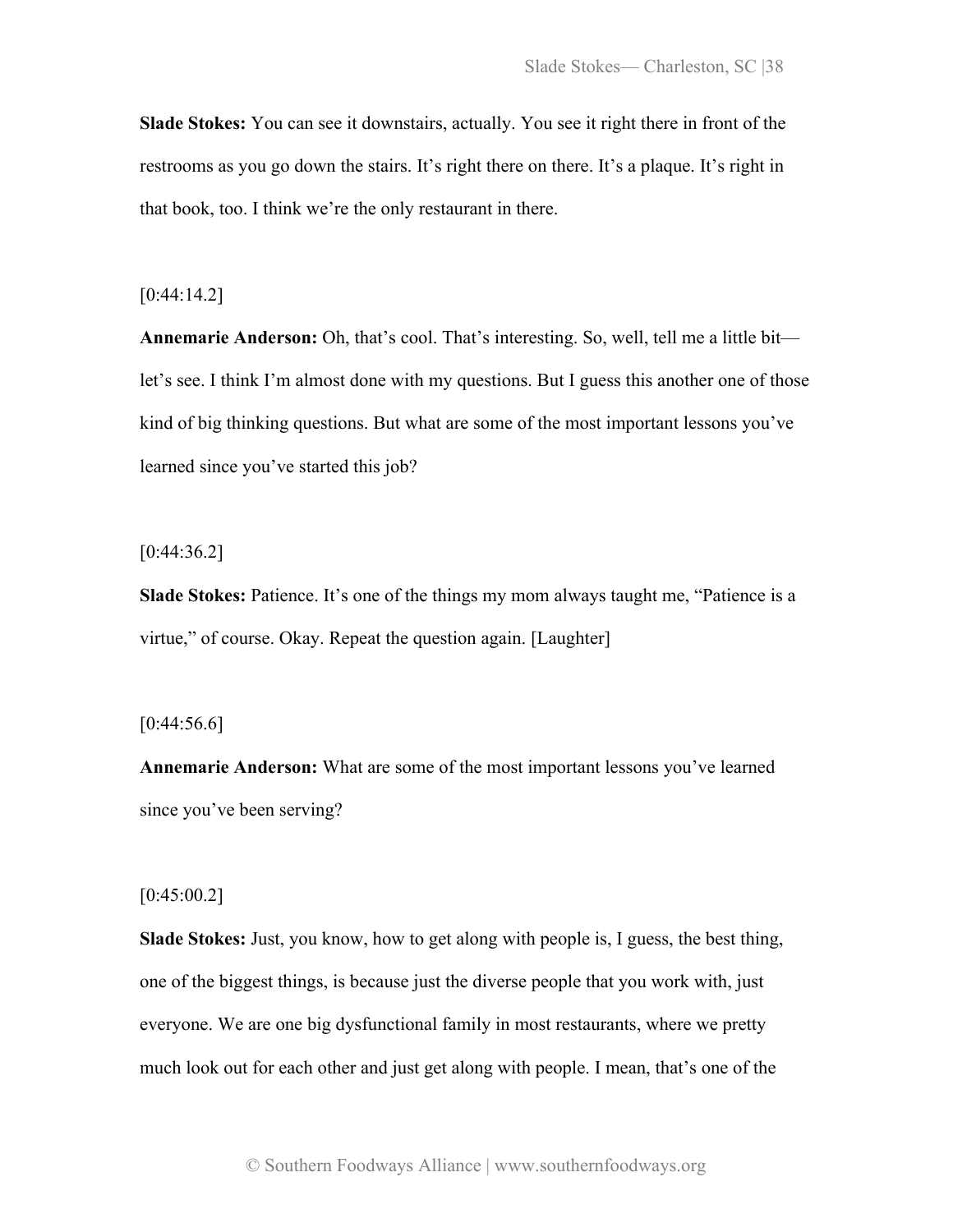biggest things, you know, just because we're all one big family, you know, and just learning how to deal with some situations which can be kind of stressful. I think that's the most thing, is just getting used to learning to deal with people, dealing with the public, getting along with different people that you work with, and just trying to make the best of everything and just trying to stay positive. Stay positive, because negativity, trust me, will bring down the entire staff, because sometimes people will complain and some people *love* doing that all the time, and I've done it before, too, but I try not to, just try to rise above it, you know, just appreciate. Appreciate people and appreciate—I don't know, just—

 $[0:46:07.1]$ 

**Annemarie Anderson:** That's great.

 $[0:46:10.7]$ 

**Slade Stokes:** Okay. I don't know what to say, you know.

[0:46:13.4]

**Annemarie Anderson:** No, no, that's great.

[0:46:14.1]

**Slade Stokes:** Was that good? Okay.

 $[0:46:14.6]$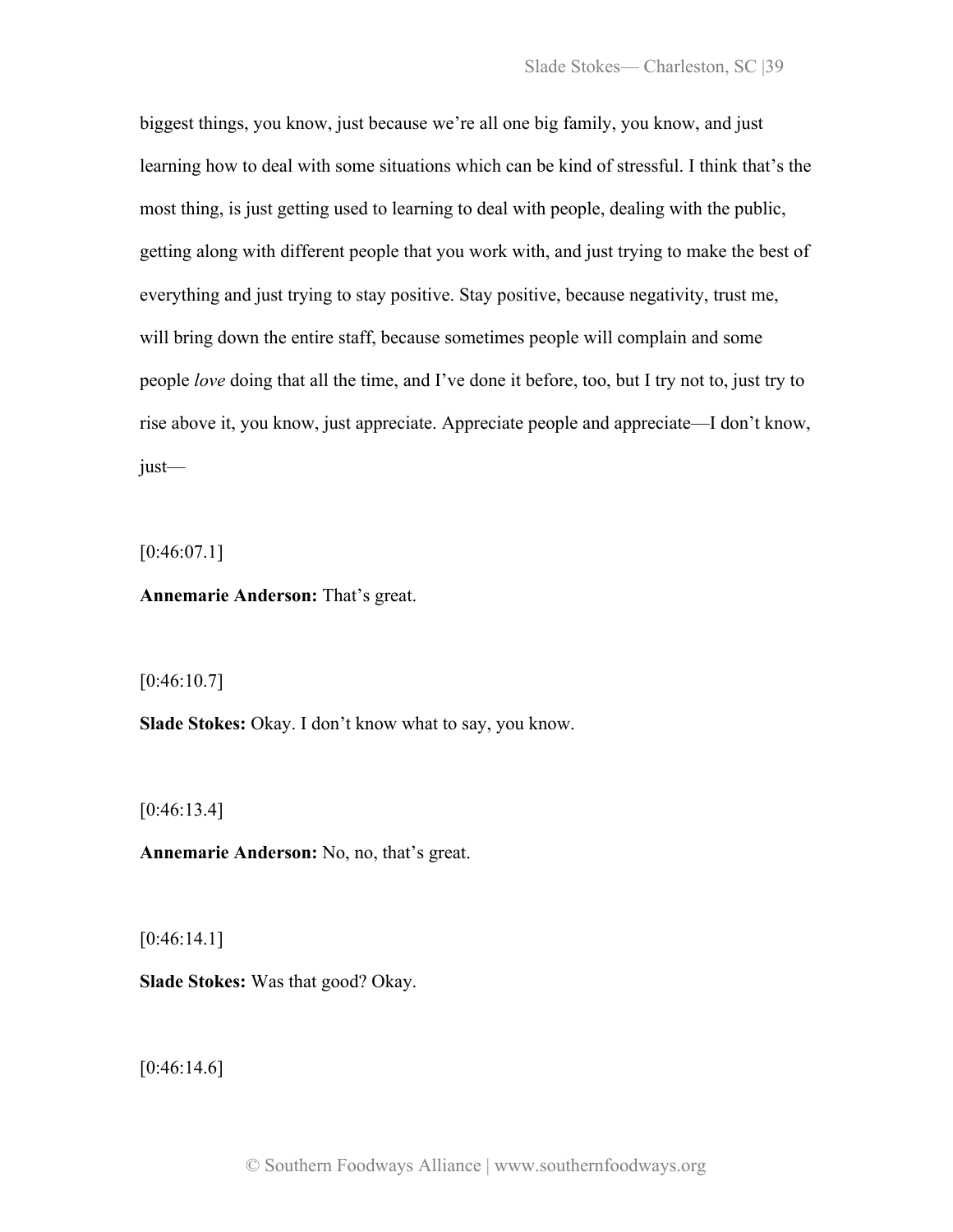**Annemarie Anderson:** That was perfect.

 $[0:46:15.5]$ 

**Slade Stokes:** Oh, okay.

[0:46:16.0]

**Annemarie Anderson:** Anything that you say is perfect, because this is all about you.

[0:46:18.2]

**Slade Stokes:** Okay, cool. Excellent.

[0:46:19.1]

**Annemarie Anderson:** So I think that's all I have, questions for you. Do you have anything that you want to add or anything that we haven't talked about?

[0:46:28.8]

**Slade Stokes:** No, you seem to be very—are you sure you only dish-washed? You seem to know a lot about this. [Laughter]

 $[0:46:33.6]$ 

**Annemarie Anderson:** I've talked to a lot of people.

 $[0:46:35.3]$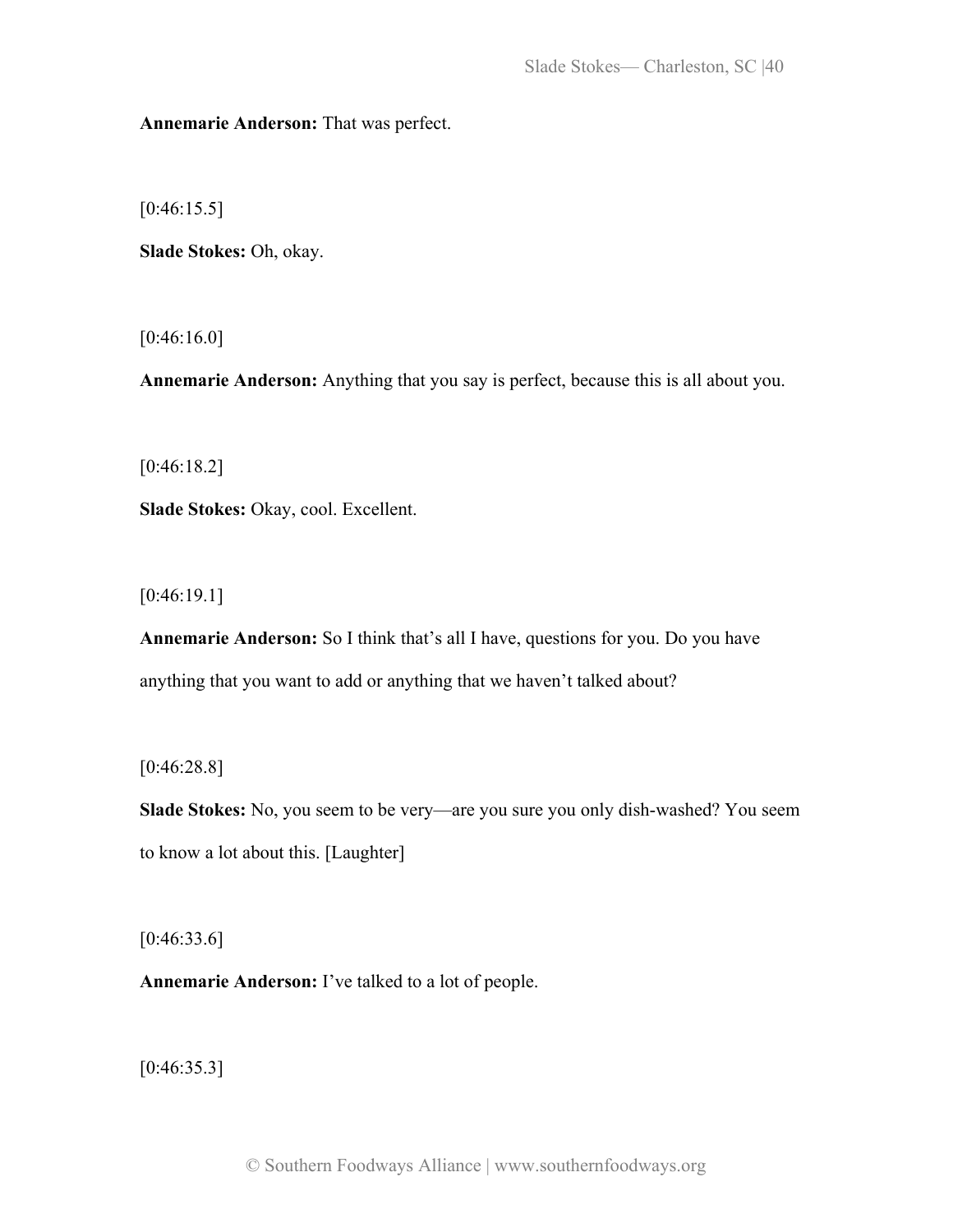**Slade Stokes:** Yeah. But no, I just recommend it. It's like one thing that gets me with the hospitality industry, it's annoying for some guests, and it hasn't happened lately, but just the times over the years, it's happened a couple years ago when I was working, and a gentleman and his wife, very nice, and they loved me, but the guy said, "Well, what's your real job?" And I could see that his wife kicked him under the table, because I could see him jump.

And it's like, "Well, sir, this is it."

And I've had this happen to other friends of mine too. It's not necessarily a respected industry. It looks as something you're going to do to put your way through school or to get extra money to go party or things like that. And it's not. I mean, I have friends that have bought a house, put their kids through school, through college, they're out of college, and, of course, they're not in food and beverage anymore. Their kids are. But, you know, it deserves more respect than it gets.

 $[0:47:41.1]$ 

**Annemarie Anderson:** Yeah, for sure.

#### $[0:47:43.2]$

**Slade Stokes:** Because I think everybody should have to work in food and beverage or some kind of service industry, just to teach people how to get along and how to respect other people who aren't like you. Okay?

 $[0:47:52.7]$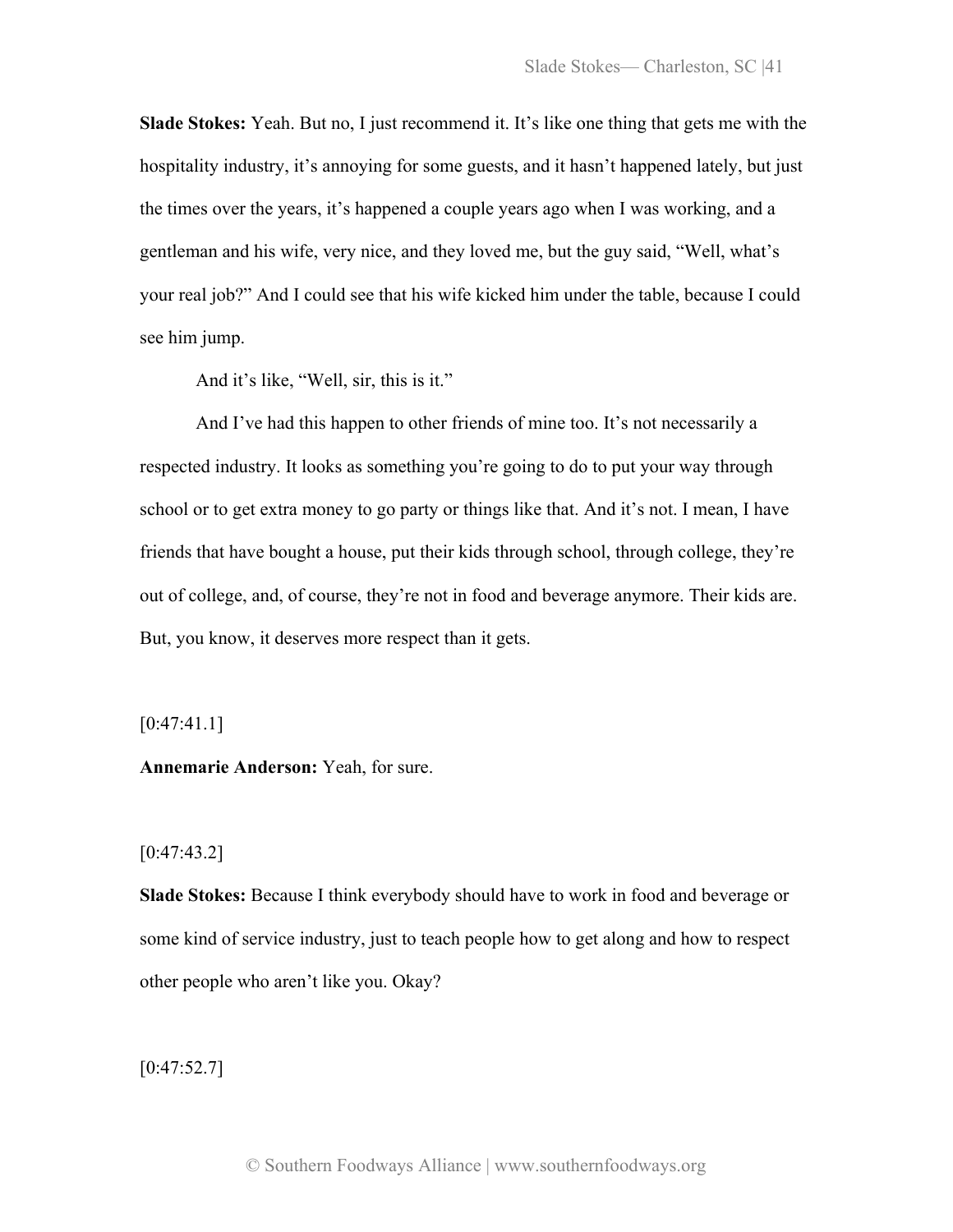**Annemarie Anderson:** Yeah, for sure. I mean, how does that make you feel when people do those kinds—or say those kinds of things?

# $[0:47:58.5]$

**Slade Stokes:** I smile. I smile, I do grit my teeth, and I tell them in a nice way, "I have bought a house because of working in food and beverage. I'm ten minutes from downtown. I have a number of friends who have done it for years, and they've done the same thing. They raised families on this." And it deserves more respect.

[0:48:23.7]

**Annemarie Anderson:** Yeah.

[0:48:25.3]

**Slade Stokes:** Yeah, because we provide a service, because who else is going to be serving your food, bring your drinks? We are, you know. I think that's all.

[0:48:37.3]

**Annemarie Anderson:** That's great.

 $[0:48:37.6]$ 

**Slade Stokes:** Okay.

 $[0:48:37.8]$